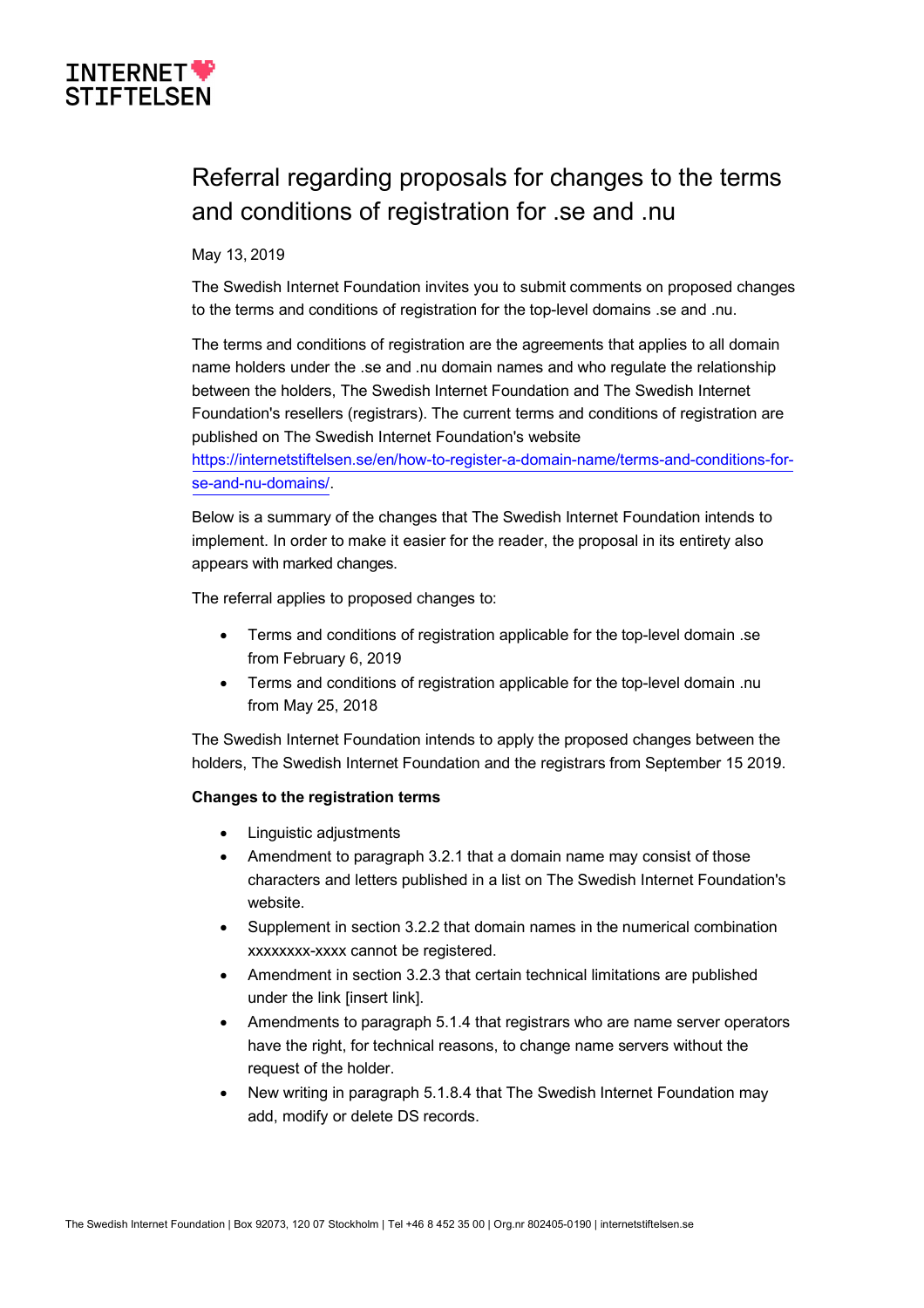- Changes in section 5.4.2 that the deregistration and transfer of a domain name may not take place if a legal procedure concerning the right to or the control over a domain name has been initiated.
- Amendment to paragraph 6.4 that The Swedish Internet Foundation may deregister or transfer domain names if it is determined by binding decision of the authority or court that individuals have better rights to the domain name or that the public shall be given control of the domain name.
- Item 7.2.1 c) is changed from family name to surname.
- Item 10.2.3 is amended so that the holder does not need to be notified by email when The Swedish Internet Foundations is changing the terms and conditions of registration, if a change is obviously beneficial to the holder or merely involves a linguistic adjustment.

## **Contact information**

For any questions or need for clarification, please contact remissvar@internetstiftelsen.se.

Referral responses must be sent to remissvar@internetstiftelsen.se no later than June 28, 2019.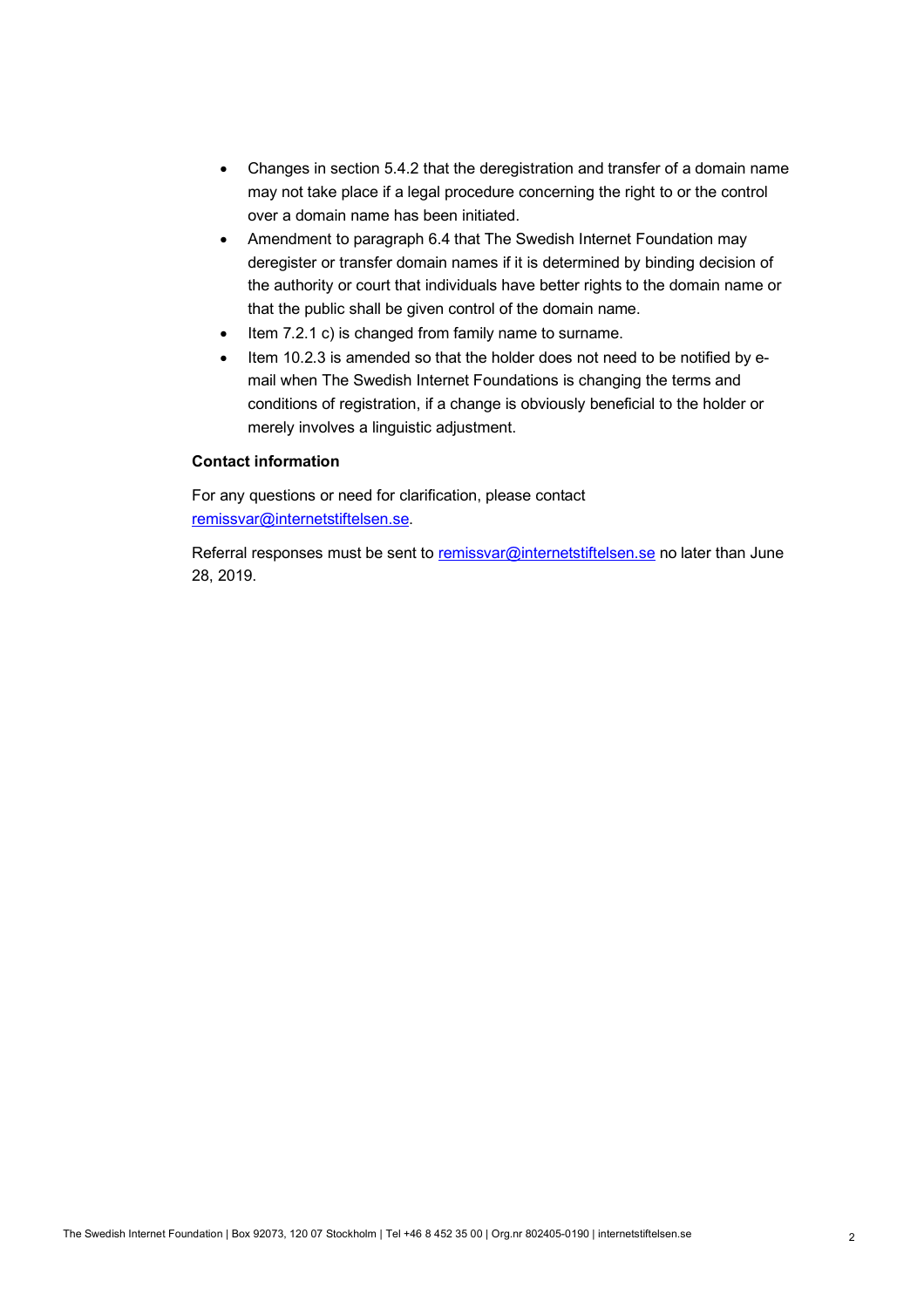

## **TERMS AND CONDITIONS OF REGISTRATION Applicable for the top-level domain .se from September 15, 2019** (The Swedish version of these terms and conditions shall prevail) **1 Introduction** 1.1 Stiftelsen för Internetinfrastruktur/The Swedish Internet Foundation (802405- 0190), Box 92073, 120 07 Stockholm is an independent public interest foundation that is responsible for the administration of the Domain Name Registry under the top-level domain .se which is regulated in the provisions of the Swedish Top-level Domains Act (2006:24). 1.2 The Swedish Internet Foundation has concluded an agreement with Registrars who thereby are entitled to provide Registration Services for Domain Names and, upon request from the Domain Holder, register and administer Domain Names. A list of The Swedish Internet Foundation's Registrars is available at https://internetstiftelsen.se/en/registrars/. 1.3 These Terms and Conditions of Registration apply for all Domain Names registered under the top-level domain .se, and apply between the Registrar, the Domain Holder and The Swedish Internet Foundation. These Terms and Conditions of Registration take precedence over each Registrar's own terms and conditions with the Domain Holder. **2 Definitions** The following terms and expressions apply in these Terms and Conditions unless stated otherwise: 2.1 'ASCII' refers to the American Standard Code for Information Interchange. 2.2 'Authorisation code' refers to the password, where applicable, is created for the registered Domain Name. 2.3 'Deactivation' means that the Domain Name is not published in the .se-zone. However, the actual registration of the Domain Name itself is not affected. 2.4 'Domain Name' refers to the prefix (name) that is to the left of the top-level domain or the main domain, separated from it with a dot (e.g. "name" in name.se). **Borttaget: February 6 Borttaget:** Infrastructure **Borttaget:** shall **Borttaget:** in relation to **Borttaget:** In these Terms and Conditions of Registration, **Borttaget:** shall have the following meanings

.se v. 20190915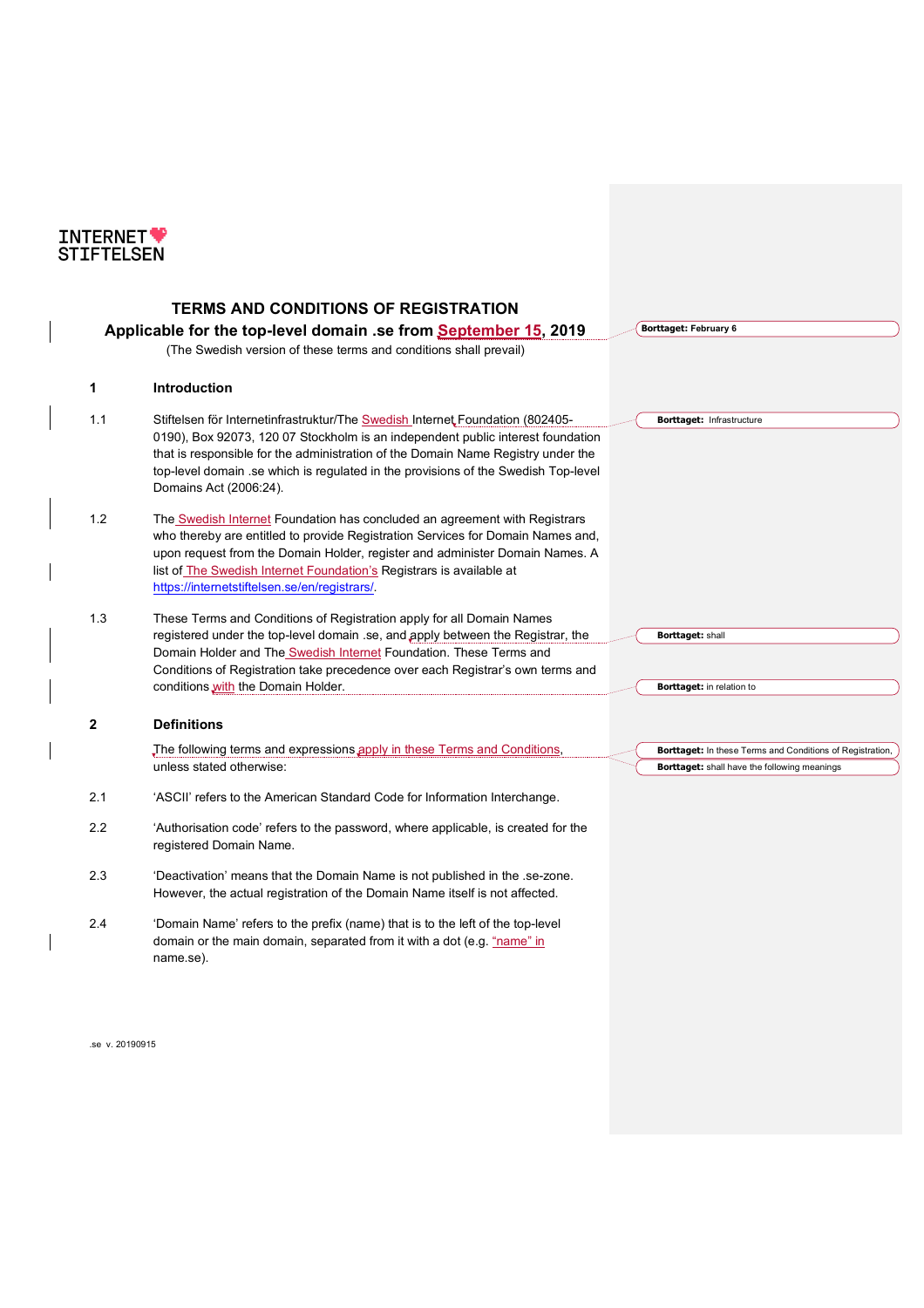| 2.5   | 'Domain Name Registry' refers to the register containing all the Domain Names                              |                                  |
|-------|------------------------------------------------------------------------------------------------------------|----------------------------------|
|       | under the top-level domain .se that is administered by The Swedish Internet                                |                                  |
|       | Foundation.                                                                                                |                                  |
| 2.6   | 'Domain Holder' is the person or legal entity that is applying for registration of a                       |                                  |
|       | Domain Name, or who owns a Domain Name, and to whom these Terms and                                        | Borttaget: in relation           |
|       | Conditions of Registration apply.                                                                          | Borttaget: shall be applied      |
| 2.7   | 'DS records' refers to delegation posts for DNSSEC.                                                        |                                  |
| 2.8   | 'IDN' refers to the Internationalised Domain Name. More information about IDN is                           |                                  |
|       | available at https://internetstiftelsen.se/en/how-to-register-a-domain-name/terms-                         | <b>Borttaget:</b>                |
|       | and-conditions-for-se-and-nu-domains/.                                                                     |                                  |
| 2.9   | 'Registrar' is any of The Swedish Internet Foundation's approved traders who                               | <b>Borttaget: Registrars</b>     |
|       | provide Registration Services under the top-level domain .se.                                              |                                  |
| 2.10  | 'Registration Services' refers to the following services that are offered to a                             |                                  |
|       | Domain Holder: new registration, deregistration, renewal, assignment, updating                             |                                  |
|       | of contact information, administration of name servers, change of Registrar, and                           |                                  |
|       | administration of DS records.                                                                              |                                  |
| 2.11  | 'The Swedish Internet Foundation' refers to The Swedish Internet                                           | <b>Borttaget: Infrastructure</b> |
|       | Foundation/Stiftelsen för Internetinfrastruktur.                                                           |                                  |
| 2.12  | 'Top-level Domains Act' refers to the Swedish Top-level Domains Act (2006:24).                             |                                  |
| 2.13  | 'Transfer' refers to when The Swedish Internet Foundation transfers the                                    |                                  |
|       | registration of a Domain Name to a new Domain Holder following an alternative                              | <b>Borttaget:</b> the            |
|       | dispute resolution proceeding according to paragraph 6.3 or due to a <b>binding</b>                        | Borttaget: judgment              |
|       | decision according to paragraph 6.4.                                                                       |                                  |
| 3     | <b>Registration of domain names</b>                                                                        |                                  |
| 3.1   | <b>Conditions for application</b>                                                                          |                                  |
| 3.1.1 | Any natural person or legal entity with a personal identification number or                                |                                  |
|       | corporate identity number, or that can be identified via a registration designation                        |                                  |
|       | in a register maintained by a governmental authority, or by an organisation                                |                                  |
|       | exercising state authority, may apply for registration of a Domain Name under<br>the top-level domain .se. |                                  |
|       |                                                                                                            |                                  |
|       |                                                                                                            |                                  |
|       |                                                                                                            |                                  |
|       |                                                                                                            |                                  |

2

 $\overline{\phantom{a}}$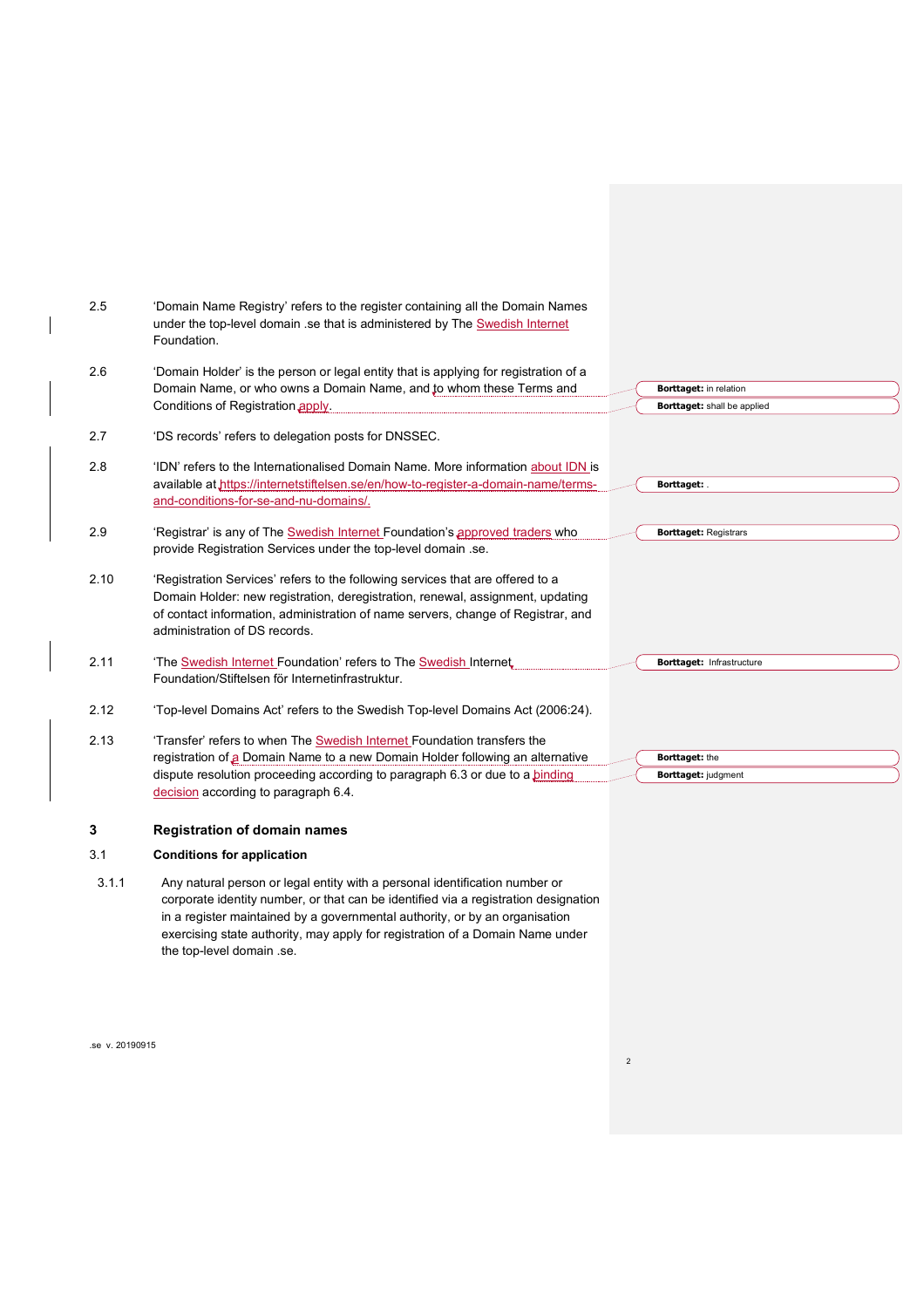| 3.1.2           | For new registration of Domain Names, a 'first come, first served' principle<br>which means Domain Names are allocated in the order in which the<br>applications are entered in The Swedish Internet Foundation's register.                                                                                                                                            |   | Borttaget: applies, i.e.                                                                                                                                                                                     |
|-----------------|------------------------------------------------------------------------------------------------------------------------------------------------------------------------------------------------------------------------------------------------------------------------------------------------------------------------------------------------------------------------|---|--------------------------------------------------------------------------------------------------------------------------------------------------------------------------------------------------------------|
| 3.2             | <b>Formulation of the Domain Name</b>                                                                                                                                                                                                                                                                                                                                  |   |                                                                                                                                                                                                              |
| 3.2.1           | A Domain Name under the top-level domain se may only be comprised of the<br>characters and letters listed in the .se character table published on<br>https://internetstiftelsen.se/en/how-to-register-a-domain-name/terms-and-<br>conditions-for-se-and-nu-domains/ and must otherwise comply with the<br>restrictions for placement and combination that is provided. |   | Borttaget: comprise ASCII characters, i.e. the letters a-<br>z, the numbers 0-9 and hyphens. The Domain Name must<br>start and finish with a letter or a number, and may not<br>consist entirely of hyphens. |
| 3.2.2           | Number combinations in the format xxxxxx-xxxx and xxxxxxxx-xxxx that<br>comprise, or may comprise, a personal identity number cannot be registered.                                                                                                                                                                                                                    |   |                                                                                                                                                                                                              |
| 3.2.3           | Some technical limitations apply to the design of the Domain Name. These are                                                                                                                                                                                                                                                                                           |   | <b>Borttaget: For</b>                                                                                                                                                                                        |
|                 | listed at https://internetstiftelsen.se/en/how-to-register-a-domain-name/terms-                                                                                                                                                                                                                                                                                        |   | Borttaget: reasons, it is not possible                                                                                                                                                                       |
|                 | and-conditions-for-se-and-nu-domains/                                                                                                                                                                                                                                                                                                                                  |   | <b>Borttaget: register</b>                                                                                                                                                                                   |
| 3.2.4           | A Domain Name shall include at least one character, and may contain a                                                                                                                                                                                                                                                                                                  |   | Borttaget: Names that start with two alphanumeric<br>characters followed by two hyphens.                                                                                                                     |
|                 | maximum of 63 characters.                                                                                                                                                                                                                                                                                                                                              |   | Borttaget: <#>An IDN domain name must be re-encoded<br>to ASCII characters before it can be registered under the<br>top-level domain .se.                                                                    |
| 3.2.5           | A Domain Name cannot be registered as a new name if it is identical to a<br>previously registered Domain Name under the top-level domain .se.                                                                                                                                                                                                                          |   |                                                                                                                                                                                                              |
| 3.2.6           | Sub-domains of already registered Domain Names are administered by the<br>Domain Holder of the Domain Name in question.                                                                                                                                                                                                                                                |   |                                                                                                                                                                                                              |
| 3.2.7           | Certain Domain Names are blocked by The <b>Swedish Internet Foundation and</b>                                                                                                                                                                                                                                                                                         |   |                                                                                                                                                                                                              |
|                 | cannot be registered. These Domain Names are available at                                                                                                                                                                                                                                                                                                              |   | Borttaget: on                                                                                                                                                                                                |
|                 | https://internetstiftelsen.se/en/how-to-register-a-domain-name/terms-and-                                                                                                                                                                                                                                                                                              |   |                                                                                                                                                                                                              |
|                 | conditions-for-se-and-nu-domains/                                                                                                                                                                                                                                                                                                                                      |   | <b>Borttaget:</b>                                                                                                                                                                                            |
| 3.2.8           | Certain Domain Names are reserved for authorized Domain Holders and can be                                                                                                                                                                                                                                                                                             |   |                                                                                                                                                                                                              |
|                 | registered after special assessment. These Domain Names are available at                                                                                                                                                                                                                                                                                               |   | <b>Borttaget: on</b>                                                                                                                                                                                         |
|                 | https://internetstiftelsen.se/en/how-to-register-a-domain-name/terms-and-                                                                                                                                                                                                                                                                                              |   |                                                                                                                                                                                                              |
|                 | conditions-for-se-and-nu-domains/                                                                                                                                                                                                                                                                                                                                      |   | <b>Borttaget:</b>                                                                                                                                                                                            |
|                 | The Domain Holder's obligations                                                                                                                                                                                                                                                                                                                                        |   |                                                                                                                                                                                                              |
| 4.1             | <b>Responsibility for information</b>                                                                                                                                                                                                                                                                                                                                  |   |                                                                                                                                                                                                              |
| 4.1.1           | Concerning new registration, in the application for a Domain Name, the Domain<br>Holder is responsible for providing the following information:                                                                                                                                                                                                                        |   |                                                                                                                                                                                                              |
| .se v. 20190915 |                                                                                                                                                                                                                                                                                                                                                                        |   |                                                                                                                                                                                                              |
|                 |                                                                                                                                                                                                                                                                                                                                                                        | 3 |                                                                                                                                                                                                              |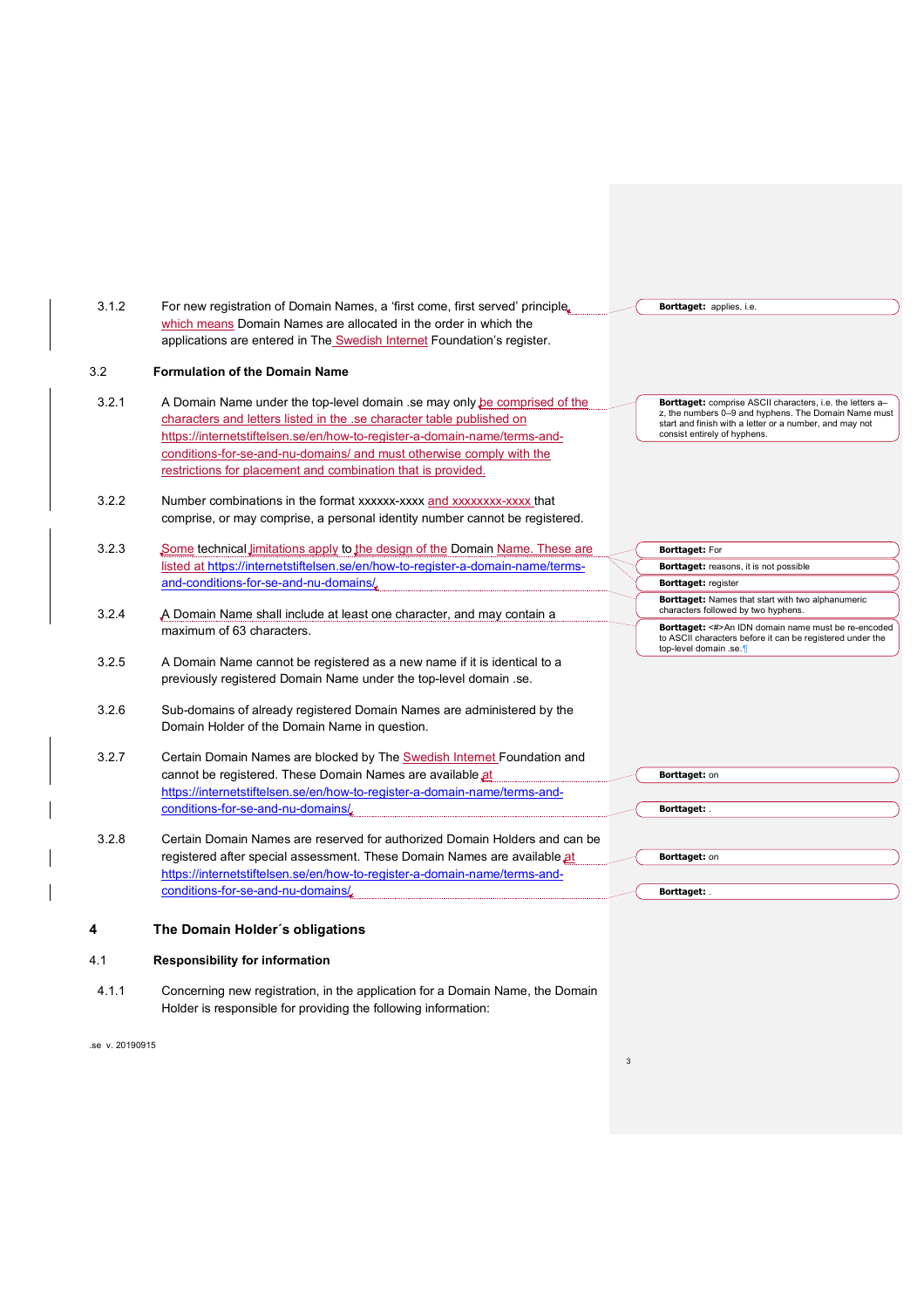|                 | (i)<br>full Company name and contact person or, if a private individual, their first<br>and last name,                                                                     |                            |
|-----------------|----------------------------------------------------------------------------------------------------------------------------------------------------------------------------|----------------------------|
|                 | corporate identity number or personal identification number,<br>(ii)                                                                                                       |                            |
|                 | postal address,<br>(iii)                                                                                                                                                   |                            |
|                 | phone number, and<br>(iv)                                                                                                                                                  |                            |
|                 | e-mail address.<br>(v)                                                                                                                                                     |                            |
|                 | The information must be complete and correct.                                                                                                                              |                            |
| 4.1.2           | The Domain Holder is obliged to continually and without delay inform the                                                                                                   |                            |
|                 | Registrar of any changes in the information given in the application, including<br>change of e-mail address. The Registrar will then correct the information in The        |                            |
|                 | Swedish Internet Foundation's register of Domain Names.                                                                                                                    |                            |
| 4.2             | Verification of the selected Domain Name,                                                                                                                                  | <b>Borttaget: selected</b> |
|                 |                                                                                                                                                                            |                            |
|                 | The Domain Holder is obliged at all times to ensure that the Domain Name                                                                                                   |                            |
|                 | selected does not constitute an infringement of the rights of another party, nor in<br>any other way constitute a violation of applicable statutes or public order, and is |                            |
|                 | not intended to cause offence.                                                                                                                                             |                            |
| 5               | Domain Holder's rights to registration services                                                                                                                            |                            |
| 5.1             | <b>Registration Services</b>                                                                                                                                               |                            |
|                 | The Registration Services are performed by the Registrar with whom the Domain                                                                                              |                            |
|                 | Holder has concluded an agreement. If the Domain Holder's agreement with the                                                                                               |                            |
|                 | Registrar has ceased in accordance with paragraph 5.3, or if the Registrar's<br>agreement with The Swedish Internet Foundation has ceased, the Domain                      |                            |
|                 | Holder shall select a new Registrar in accordance with paragraph 8.                                                                                                        | <b>Borttaget: below</b>    |
|                 | The Registrar shall, upon request from the Domain Holder, provide the following                                                                                            |                            |
|                 | Registration Services in accordance with the Registrar's applicable pricelist and                                                                                          |                            |
|                 | other terms and conditions.                                                                                                                                                |                            |
| 5.1.1           | <b>New registration of Domain Name</b>                                                                                                                                     |                            |
| 5.1.1.1         | The Registrar has undertaken to, upon request of the Domain Holder, enter new<br>registrations of Domain Names under the top-level domain .se.                             | <b>Borttaget:</b> from     |
|                 |                                                                                                                                                                            |                            |
| 5.1.1.2         | With a new registration, the Domain Holder shall promptly receive, no later than<br>ten working days from when the Registrar sent the application to The Swedish           |                            |
|                 |                                                                                                                                                                            |                            |
| .se v. 20190915 |                                                                                                                                                                            |                            |
|                 |                                                                                                                                                                            | $\overline{4}$             |

 $\overline{\phantom{a}}$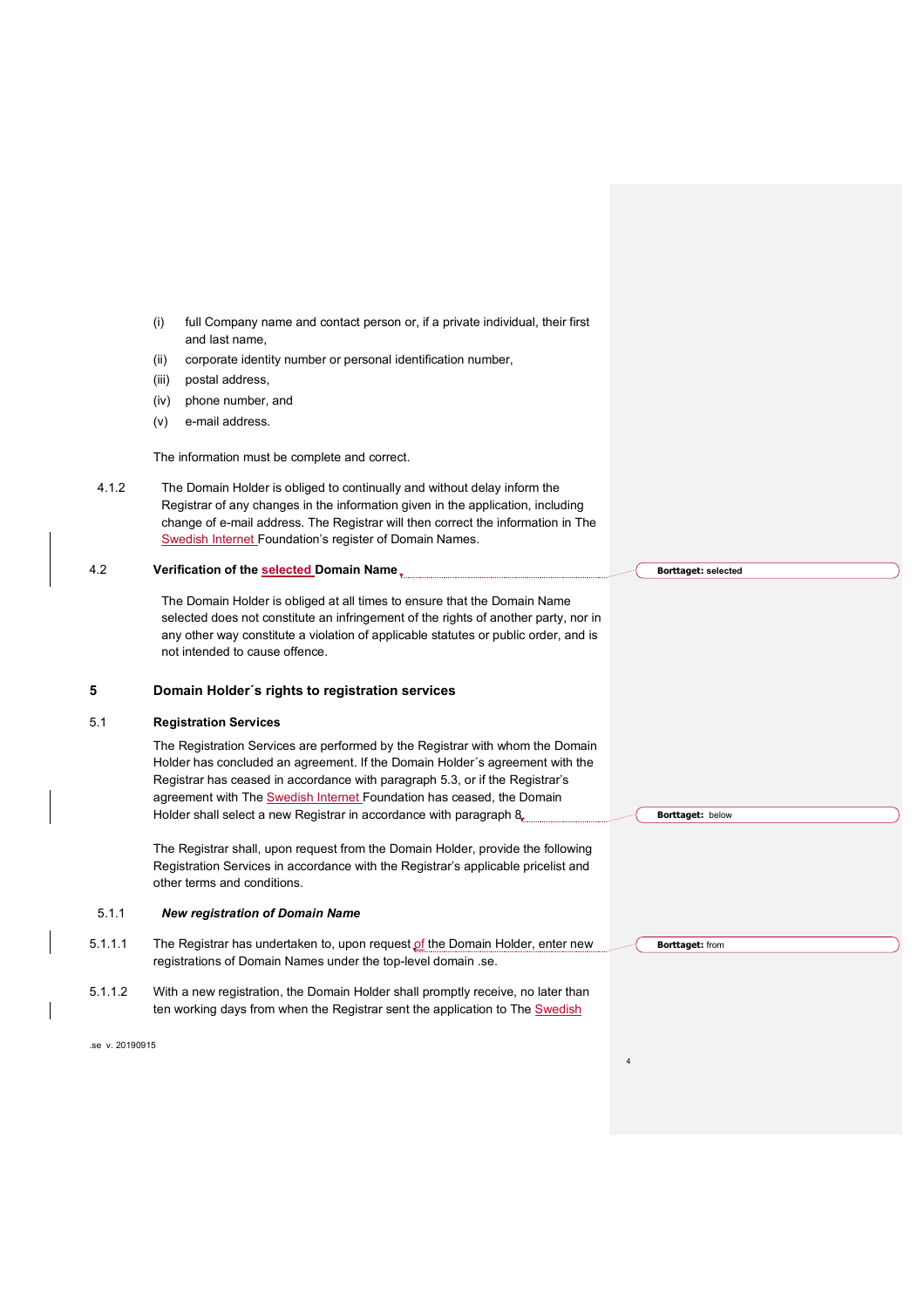Internet Foundation, a notification from the Registrar about whether the new registration has been made or whether there are obstacles to new registration according to these Terms and Conditions of Registration.

5.1.1.3 During the registration period, the Domain Holder receives an exclusive right to use the registered Domain Name under the top-level domain .se.

## 5.1.2 *Renewal of Domain Name*

The Registrar has undertaken to, upon request from the Domain Holder, renew the registration period for the Domain Holder's Domain Name, with the exception of paragraph 5.3.

### 5.1.3 *Updating of contact information*

The Registrar has undertaken to, upon request from the Domain Holder, ensure that the contact information for the Domain Holder is updated.

#### 5.1.4 *Management of name servers*

The Registrar has undertaken to, upon request from the Domain Holder, add, remove or change the name server for a Domain Name.

In cases where the Registrar is the name server operator for the Holder's Domain Name, the Registrar is entitled, for technical reasons, to add, delete or change name servers for these Domain Names without request of the Domain Holder.

In the event that the Registrar has received confirmation that name servers used for the Domain Name will cease to exist, the Registrar has the right, for technical reasons, to add, remove or change name servers for these Domain Names without the request of the Domain Holder. In such cases, the Registrar shall inform the relevant Domain Holders.

The Swedish Internet Foundation reserves the right to change or remove the name servers provided for a Domain Name if The Swedish Internet Foundation is of the view that the stated name servers cause, or may cause, serious operational disturbances.

## 5.1.5 *Deregistration of Domain Name*

The Registrar has undertaken to, upon request from the Domain Holder, deregister the Domain Holder's Domain Name.

**Borttaget:** *Administration*

**Borttaget:** impediments

5

**Borttaget:** information about name servers. The Foundation reserves the right to change or remove the name servers provided for a Domain Name if the Foundation is of the view that the stated name servers cause, or may cause, serious operational disturbance **Borttaget:** the event that **Borttaget:** Domain **Borttaget:** has the right **Borttaget:** remove **Borttaget:** the

.se v. 20190915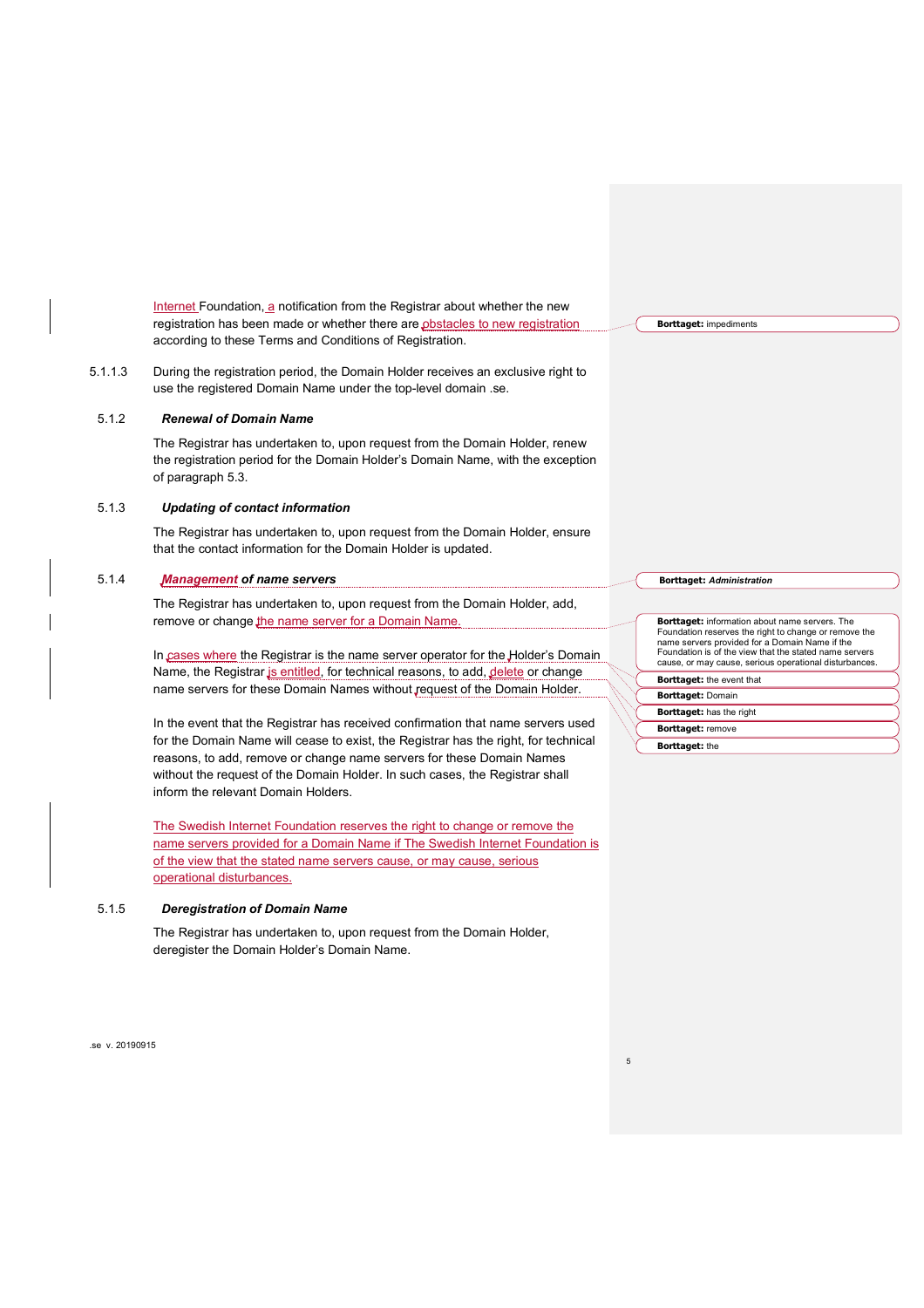#### 5.1.6 *Assignment of Domain Name*

- 5.1.6.1 The Registrar has undertaken to, upon request from the existing Domain Holder, and on condition that the new Domain Holder has approved the Terms and Conditions of Registration and provided the information specified in paragraph 4.1.1, implement assignment of the Domain Name to the new Domain Holder.
- 5.1.6.2 The Registrar shall promptly, and no later than five working days from when the conditions in paragraph 5.1.6.1 have been fulfilled, assign the Domain Name to a new Domain Holder.
- 5.1.6.3 When the application for transferring a Domain Name is granted, the new Domain Holder will replace the previous registered Domain Holder.

#### 5.1.7 *Change of Registrar*

- 5.1.7.1 The Registrar has undertaken, upon request from the Domain Holder, assist with the transfer of the administration of the Domain Holder's Domain Name from one Registrar to another Registrar in accordance with this paragraph 5.1.7.
- 5.1.7.2 The surrendering Registrar shall, upon request from the Domain Holder, produce a unique Authorisation Code for the Domain Name that the Registrar administers on behalf of the Domain Holder.
- 5.1.7.3 The Domain Holder shall contact the surrendering Registrar and requests the Authorisation Code for the relevant Domain Name that is affected by the change of Registrar. The surrendering Registrar shall promptly, but no later than five working days after the request, provide the Domain Holder with the Authorisation Code. If the surrendering Registrar does not provide the Authorisation Code within five working days, The Swedish Internet Foundation is entitled to provide and pass on the Authorisation Code to the Domain Holder.
- 5.1.7.4 The surrendering Registrar is responsible for ensuring that the Authorisation Code is transferred to the Domain Holder in a secure manner, and the Registrar is always obliged to provide the Authorisation Code upon request from the Domain Holder.
- 5.1.7.5 The Domain Holder shall contact the recipient Registrar and transfer the Authorisation Code according to the receiving Registrar's procedures for this.
- 5.1.7.6 The recipient Registrar shall confirm the change of Registrar to the Domain Holder.

**Borttaget:** When **Borttaget:** assigned

6

**Borttaget:** transfers

**Borttaget:** when the application for the assignment has been granted

.se v. 20190915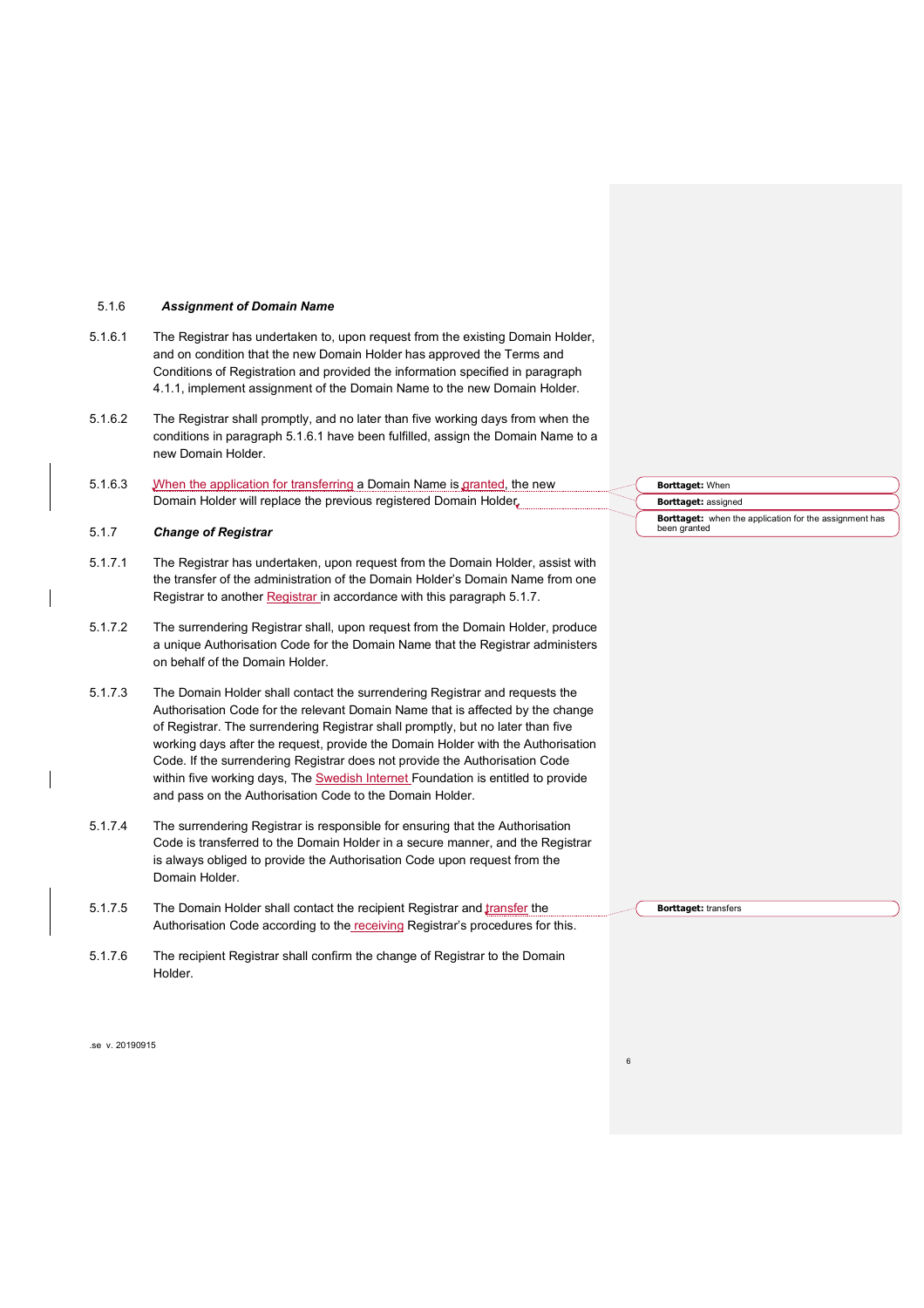| 5.1.7.7 | A fee for the Registration Service change of Registrar may not be charged by the |
|---------|----------------------------------------------------------------------------------|
|         | surrendering Registrar.                                                          |

5.1.7.8 The Domain Holder is aware that, when changing Registrar, the Domain Holder may have to pay a new fee for the Domain Name to the new Registrar.

## 5.1.8 *DS records*

- 5.1.8.1 The Registrar undertakes to, upon request from the Domain Holder, add, remove or change DS records, regardless of the name server provider.
- 5.1.8.2 If the Registrar is the name server provider for the Domain Holder's Domain Name, the Registrar is entitled to, without the request of the Domain Holder, add, remove or change DS records for these Domain Names.
- 5.1.8.3 The Swedish Internet Foundation retains the right to change, remove or refrain from publishing DS records provided if The Swedish Internet Foundation is of the view that these cause, or may cause, serious operational disruption.
- 5.1.8.4 In case the name server operator publishes necessary information for DNSSEC, The Swedish Internet Foundation may add, remove or change DS records for these Domain Names.

### 5.2 **Performance of the Registration Services**

The Registrar shall, upon explicit request from the Domain Holder, perform the Registration Services, but only if the Domain Holder has approved the Terms and Conditions for Registration and the Domain Holder has provided the necessary information. However, the Registrar is entitled to refuse to perform the requested Registration Service if the Domain Holder does not pay the fee for the Registration Service, with the exception of paragraph 5.1.7 (Change of Registrar).

#### 5.3 **Registrar´s termination of the agreement with the Domain Holder**

If the Registrar has reserved this right in the agreement with the Domain Holder, the Registrar may, with at least three months' notice, terminate the agreement with the Domain Holder by the date on which the registration period expires. The termination must be made in writing and clearly specify (i) that the agreement with the Domain Holder is being terminated after the end of the registration period, (ii) that the Domain Holder must select a new Registrar, (iii) how the Domain Holder transfers Registrars and (iv) that The Swedish Internet Foundation, pursuant to paragraph 8, will serve as the temporary registrar unless the Domain Holder selects a new Registrar on their own.

.se v. 20190915

| <b>Borttaget:</b> 5.1.7.8 $\rightarrow$ |
|-----------------------------------------|
| <b>Borttaget:</b> the                   |
| <b>Borttaget:</b> is changed            |

**Borttaget:** months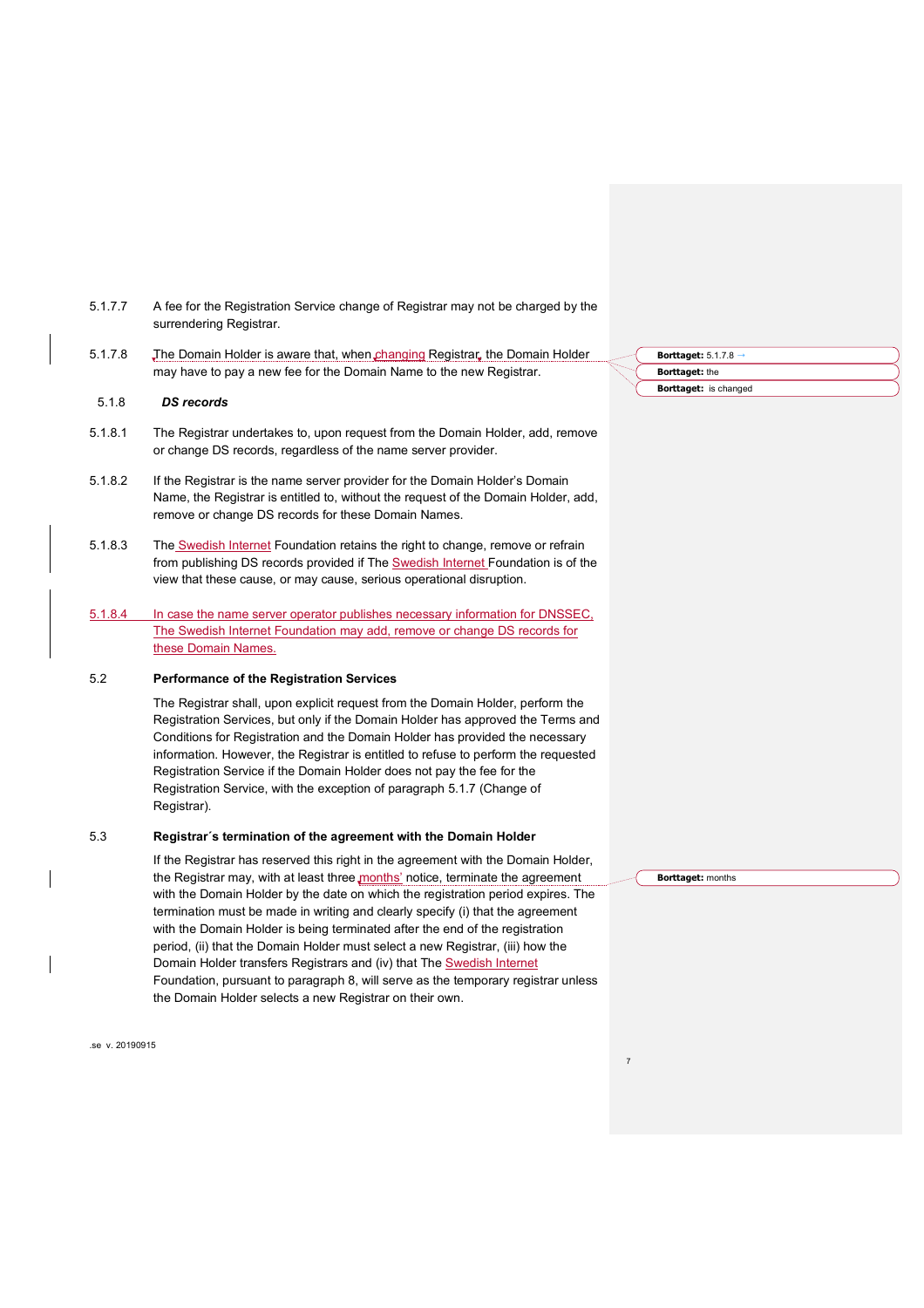| 5.4             | Hindrance to performing Registration Service deregistration and<br>assignment of Domain Name                                                                                                                                                                                                                                                                                                                                                                    |                                                                                                                                                                 |
|-----------------|-----------------------------------------------------------------------------------------------------------------------------------------------------------------------------------------------------------------------------------------------------------------------------------------------------------------------------------------------------------------------------------------------------------------------------------------------------------------|-----------------------------------------------------------------------------------------------------------------------------------------------------------------|
| 5.4.1           | If an alternative dispute resolution procedure involving a Domain Name has<br>been initiated in accordance with paragraph 7, the Domain Name may not be<br>deregistered or assignment of Domain Name until the application for the dispute<br>has been                                                                                                                                                                                                          |                                                                                                                                                                 |
|                 | (i) written of, dismissed or refused, or                                                                                                                                                                                                                                                                                                                                                                                                                        |                                                                                                                                                                 |
|                 | (ii) has been approved and the decision may be executed according to <i>jtem</i> 7.3.                                                                                                                                                                                                                                                                                                                                                                           | Borttaget: paragraph                                                                                                                                            |
| 5.4.2           | If a legal procedure in Sweden concerning the rights to or control over a Domain<br>Name has been initiated and The Swedish Internet Foundation has been<br>informed in writing about the process, the Domain Name may not be<br>deregistered or transferred until the matter has been resolved. However, this<br>does not apply if a ban on deregistration or transfer appears to be unfair in the<br>individual case.                                         | Borttaget: petition for greater<br>Borttaget: filed<br>Borttaget: must<br>Borttaget: assigned<br>Borttaget: and<br>Borttaget: decision has gained legal effect. |
| 6               | The Swedish Internet Foundation's right to Deactivate, deregister or<br>transfer domain names                                                                                                                                                                                                                                                                                                                                                                   |                                                                                                                                                                 |
| 6.1             | Deregistration due to undertakings not being fulfilled                                                                                                                                                                                                                                                                                                                                                                                                          |                                                                                                                                                                 |
| 6.1.1           | The Swedish Internet Foundation has the right to Deactivate or deregister a<br>Domain Name if the Domain Holder does not fulfil its undertakings in<br>accordance with paragraph 4.1.1 or 4.1.2.                                                                                                                                                                                                                                                                |                                                                                                                                                                 |
| 6.1.2           | In the event of any deficiency according to paragraph 4.1.1 or 4.1.2, The<br>Swedish Internet Foundation shall send a notification to the Domain Holder with<br>a request that the deficiency be rectified. The notification to the Domain Holder<br>shall contain information about the deficiency that is to be remedied. If the<br>deficiency has not been rectified, The <b>Swedish Internet Foundation has the right</b><br>to Deactivate the Domain Name. |                                                                                                                                                                 |
| 6.1.3           | If a Domain Name is Deactivated, the Domain Holder can reactivate the Domain<br>Name by rectifying the deficiency of which it was notified within 60 days from<br>the date of Deactivation. If the Domain Holder does not rectify the deficiency of<br>which it was notified, The Swedish Internet Foundation has the right to<br>deregister the Domain Name.                                                                                                   |                                                                                                                                                                 |
| 6.1.4           | If the Domain Name, or the use thereof, clearly violates Swedish legislation or<br>statutes, The Swedish Internet Foundation has the right to immediately<br>Deactivate or deregister the Domain Name.                                                                                                                                                                                                                                                          | <b>Borttaget: it</b>                                                                                                                                            |
| .se v. 20190915 |                                                                                                                                                                                                                                                                                                                                                                                                                                                                 |                                                                                                                                                                 |

 $\overline{\phantom{a}}$ 

 $\overline{\phantom{a}}$ 

 $\overline{\phantom{a}}$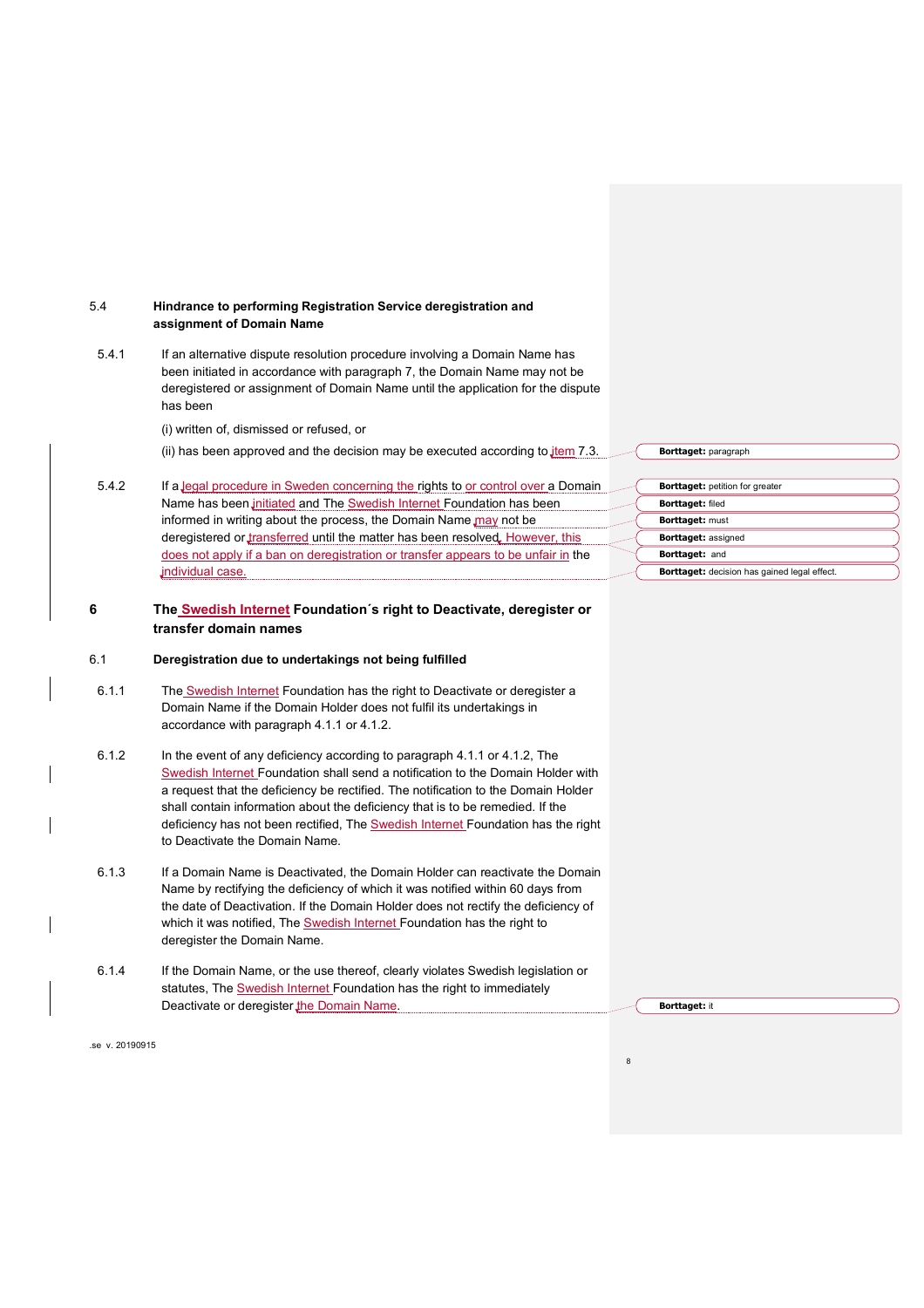| 6.1.5 | The Swedish Internet Foundation has the right to Deactivate and deregister a    |
|-------|---------------------------------------------------------------------------------|
|       | Domain Name if the Domain Holder is a legal entity and this has been dissolved  |
|       | after completed bankruptcy or liquidation, or if the Domain Holder is a natural |
|       | person and he/she has deceased and the estate has been dissolved by             |
|       | distribution of an estate.                                                      |

## 6.2 **Deregistration on the grounds that the Domain Name has not been renewed**

If the Domain Name is not renewed, The **Swedish Internet Foundation will** deregister the Domain Name after 60 days of Deactivation.

### 6.3 **Deregistration or Transfer after alternative dispute resolution proceedings**

The Swedish Internet Foundation is entitled to deregister or Transfer a Domain Name after a decision on this in alternative dispute resolution proceedings according to stipulations in paragraph 7.

## 6.4 **Deregistration or transfer due to a legally binding decision by authority or court in Sweden**

The Swedish Internet Foundation may, as soon as possible, deregister or transfer a Domain Name if it is determined by a legally binding decision by authority or court in Sweden that the individual has better rights to the Domain Name than the Holder, or if it is stated that the public should be given control over the Domain Name.

## **7 Alternative dispute resolution proceedings**

In The Swedish Internet Foundation's alternative dispute resolution proceeding (ADR), disputes involving the allocation of Domain Names are settled.

## 7.1 **The proceeding**

At all times, applicable stipulations pertaining to procedures in the ADR proceeding for Domain Names under the top-level domain .se (Procedural Rules) can be found at, https://internetstiftelsen.se/en/dispute-resolution/

## 7.2 **Conditions for deregistration or Transfer**

A Domain Name may be deregistered or Transferred to the party requesting dispute resolution proceedings if the following three conditions are fulfilled:

- 1. The Domain Name is identical or similar to
- a. a trade symbol (trademark or service mark),

.se v. 20190915

**Borttaget: judgment**

**Borttaget:** In such cases, the Foundation performs deregistration or transfer immediately.

**Borttaget:** .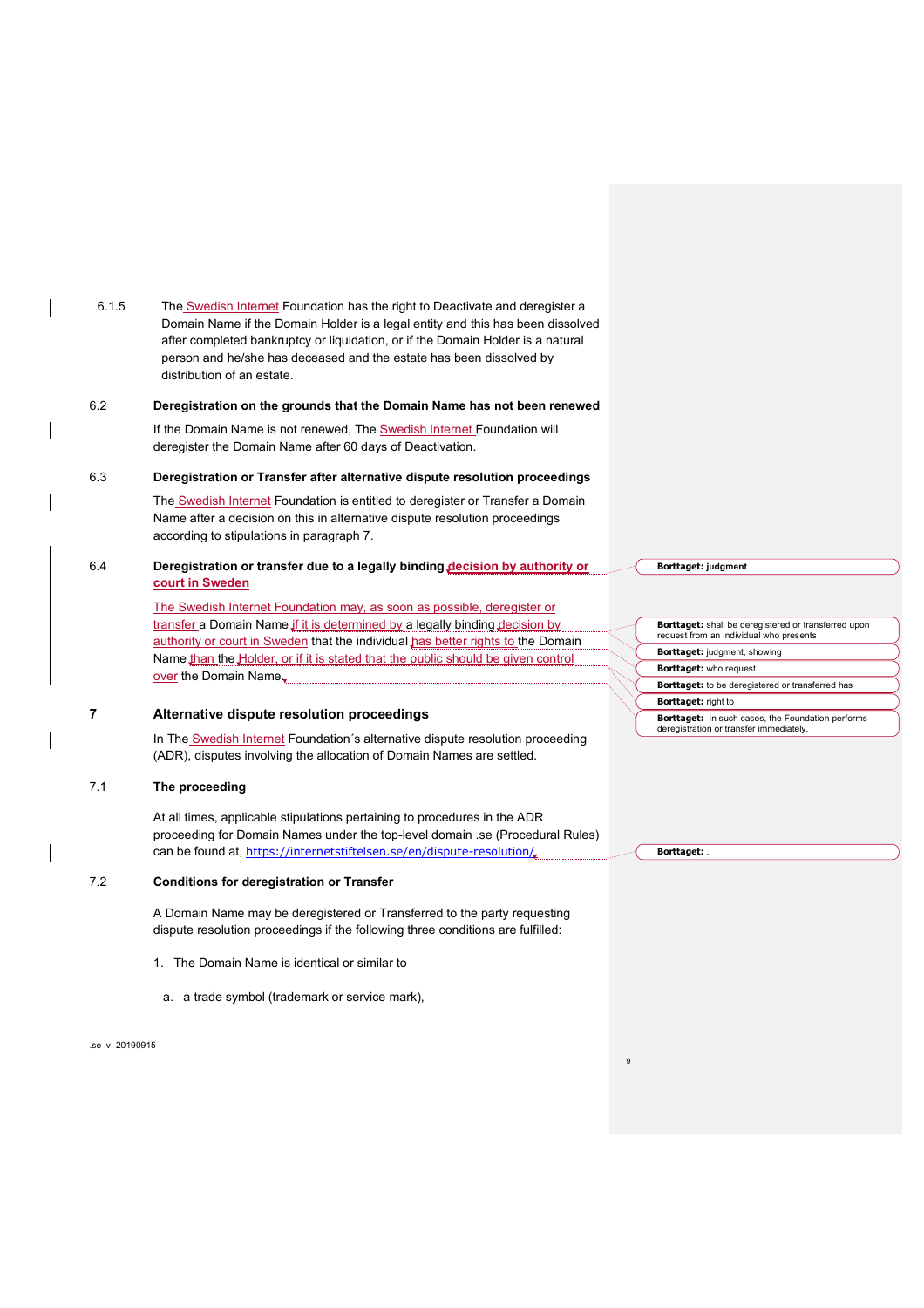- b. a trade name or secondary name,
- c. a surname,
- d. an artist's name (if the name is not associated with someone who deceased a long time ago),
- e. a title of another party's copyrighted literary or artistic work,
- f. a name that is protected by the Regulation concerning Certain Official Designations (1976:100), or
- g. The name of a government authority that is listed in the registry that Statistics Sweden must maintain under the Swedish Code of Statutes SFS 2007:755 (Government Agencies Register Ordinance), or its generally accepted abbreviation,

which is legally recognized in Sweden and to which the party requesting dispute resolution can prove its rights, and

- 2. The Domain Name has been registered or used in bad faith, and
- 3. The Domain Holder has no rights or justified interest in the Domain Name.

At all times, applicable instructions pertaining to the three conditions are available in the document "Instructions pertaining to ADR (paragraph 7)" available at https://internetstiftelsen.se/en/dispute-resolution/dispute-resolution-for-se/.

#### 7.3 **Implementation of ADR decisions**

- 7.3.1 An ADR decision which orders the transfer or revocation of a Domain Name must be implemented by The Swedish Internet Foundation after 14 days from The Swedish Internet Foundation receiving the decision, unless the Domain Holder indicates that he or she, within this period, has initiated a legal action claiming greater rights to the Domain Name in Stockholm District Court, Sweden. Swedish law shall apply, unless the parties have agreed otherwise.
- 7.3.2 If the Domain Holder's petition claiming greater rights is dismissed or rejected, the ADR decision must be implemented as soon as the decision has gained legal effect. If the Domain Holder's petition claiming greater rights is approved, the ADR decision must not be implemented.

#### **8 Procedures when an agreement ceases**

If the Registrar's agreement with The Swedish Internet Foundation ceases, or the Domain Holder´s agreement with the Registrar ceases, the following applies for the Domain Holder.

.se v. 20190915

**Borttaget:** family name

**Borttaget:** .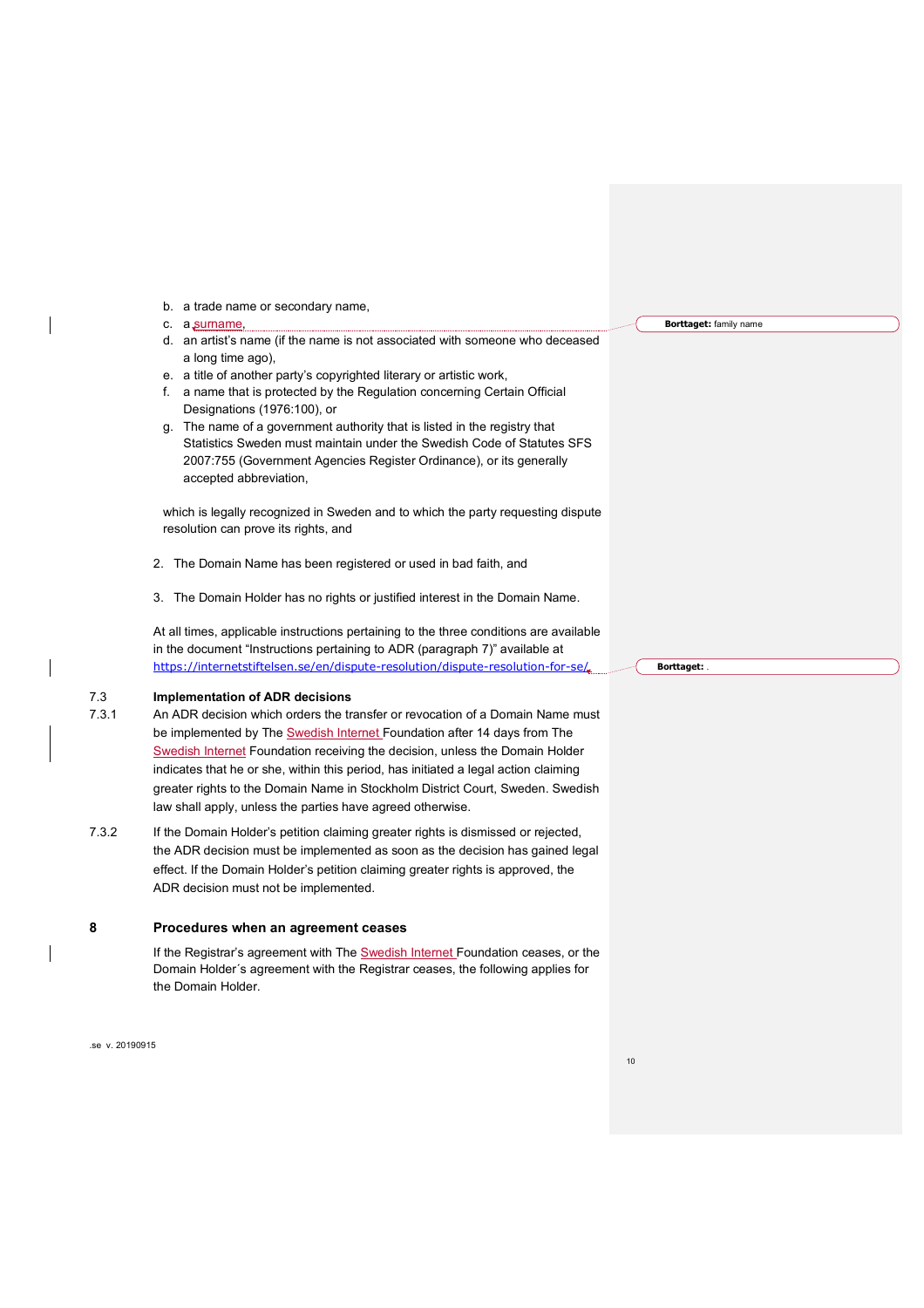|        | The Domain Holder accepts that The Swedish Internet Foundation<br>(i)<br>becomes the temporary registrar from the date when the Registrar's<br>agreement ceases and furthest until the registration period ends, |                          |
|--------|------------------------------------------------------------------------------------------------------------------------------------------------------------------------------------------------------------------|--------------------------|
|        | The Domain Holder shall select a new Registrar during the time when The<br>(ii)                                                                                                                                  |                          |
|        | Swedish Internet Foundation is temporary registrar, and                                                                                                                                                          |                          |
|        | If the Domain Holder refrains from choosing a new Registrar the Domain<br>(iii)<br>Name will be Deactivated and deregistered when the registration period<br>ends.                                               |                          |
| 9      | <b>Management of personal data</b>                                                                                                                                                                               |                          |
|        | The Swedish Internet Foundation is the controller for the management of                                                                                                                                          | Borttaget: personal data |
|        | personal data in the Domain Name Registry. The management is done in                                                                                                                                             |                          |
|        | accordance with The Swedish Internet Foundation's privacy policy for the                                                                                                                                         | <b>Borttaget: The</b>    |
|        | Domain Name registry for se, available at                                                                                                                                                                        |                          |
|        | https://internetstiftelsen.se/app/uploads/2019/02/integritetspolicy-se-eng.pdf                                                                                                                                   | Borttaget:               |
| 10     | <b>Miscellaneous</b>                                                                                                                                                                                             |                          |
| 10.1   | The Registrar's right to assign the agreement                                                                                                                                                                    |                          |
| 10.1.1 | The Registrar is entitled to, without the approval of the Domain Holder, assign its                                                                                                                              |                          |

10.1.1 The Registrar is entitled to, without the approval of the Domain Holder, assign its rights and obligations according to these Terms and Conditions of Registration to another Registrar.

 $\overline{\phantom{a}}$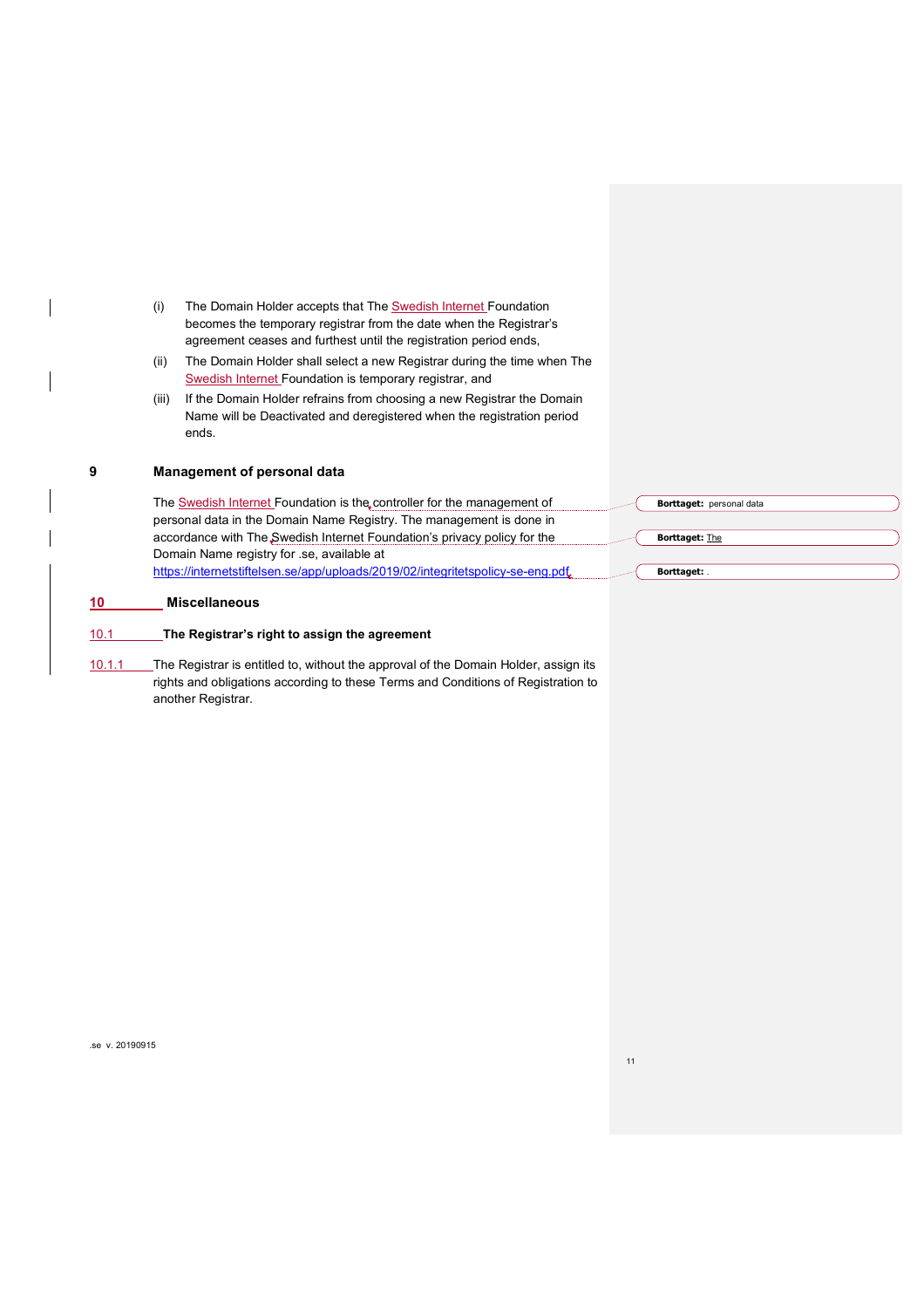| 10.2   | Validity and amendments to the Terms and Conditions of<br><b>Registration</b>                                                                                                                                                                                                                                                                                                                                                                                                                                      |                                   |
|--------|--------------------------------------------------------------------------------------------------------------------------------------------------------------------------------------------------------------------------------------------------------------------------------------------------------------------------------------------------------------------------------------------------------------------------------------------------------------------------------------------------------------------|-----------------------------------|
| 10.2.1 | These Terms and Conditions of Registration apply until further notice, and The<br>Swedish Internet Foundation is entitled to amend the current terms and<br>conditions as stated below.                                                                                                                                                                                                                                                                                                                            |                                   |
| 10.2.2 | Amendments to the Terms and Conditions of Registration comes into effect 30                                                                                                                                                                                                                                                                                                                                                                                                                                        | Borttaget: An amendment           |
|        | days after being published on The Swedish Internet Foundation's website,                                                                                                                                                                                                                                                                                                                                                                                                                                           | Borttaget: the amendment has been |
|        | https://internetstiftelsen.se, but also applies from said date for a Domain Holder                                                                                                                                                                                                                                                                                                                                                                                                                                 | Borttaget: .                      |
|        | registered after amendments has been published.                                                                                                                                                                                                                                                                                                                                                                                                                                                                    | Borttaget: the amendment          |
| 10.2.3 | The Registrar shall notify Domain Holders of amendments to the Terms and                                                                                                                                                                                                                                                                                                                                                                                                                                           | <b>Borttaget: will</b>            |
|        | Conditions of Registration via e-mail when the amendment is published.<br>If an amendment of the Terms and Conditions is to the obvious advantage of the<br>Domain Holder or only involves a linguistic adjustment, the Domain Holder does<br>not need to be notified by the Registrar in connection with publication.<br>If the Domain Holder has not provided a functioning e-mail address, the Domain<br>Holder is solely responsible for keeping informed about any amendments to the<br>terms and conditions. |                                   |
| 11     | <b>Damages</b>                                                                                                                                                                                                                                                                                                                                                                                                                                                                                                     |                                   |
| 11.1   | Assuming there is no intentional or gross negligence, The Swedish Internet<br>Foundation's liability for damages in relation to the Domain Holder shall be<br>limited to direct losses, with a total amount not exceeding one (1) base amount in<br>accordance with the Swedish Social Insurance Code (2010:110).                                                                                                                                                                                                  |                                   |
| 11.2   | Under no circumstances is The Swedish Internet Foundation liable to<br>compensate for loss of profit, reduced sales, other loss of production, liability<br>towards third party or other indirect damage.                                                                                                                                                                                                                                                                                                          |                                   |
| 11.3   | A Domain Holder may only submit a claim according to the above if the Domain                                                                                                                                                                                                                                                                                                                                                                                                                                       |                                   |

## **12 Communication**

basis for the claim.

Communication relating to these Terms and Conditions of Registration shall be submitted in writing to the postal address and/or e-mail address most recently supplied by the party. Communication that is sent by mail shall be considered to have reached the recipient inside Sweden within three working days of being sent. For recipients outside Sweden, ten calendar days apply from when it was

Holder has notified The **Swedish Internet Foundation of this no later than 90 days** after the Domain Holder became aware of, or should have become aware of, the

.se v. 20190915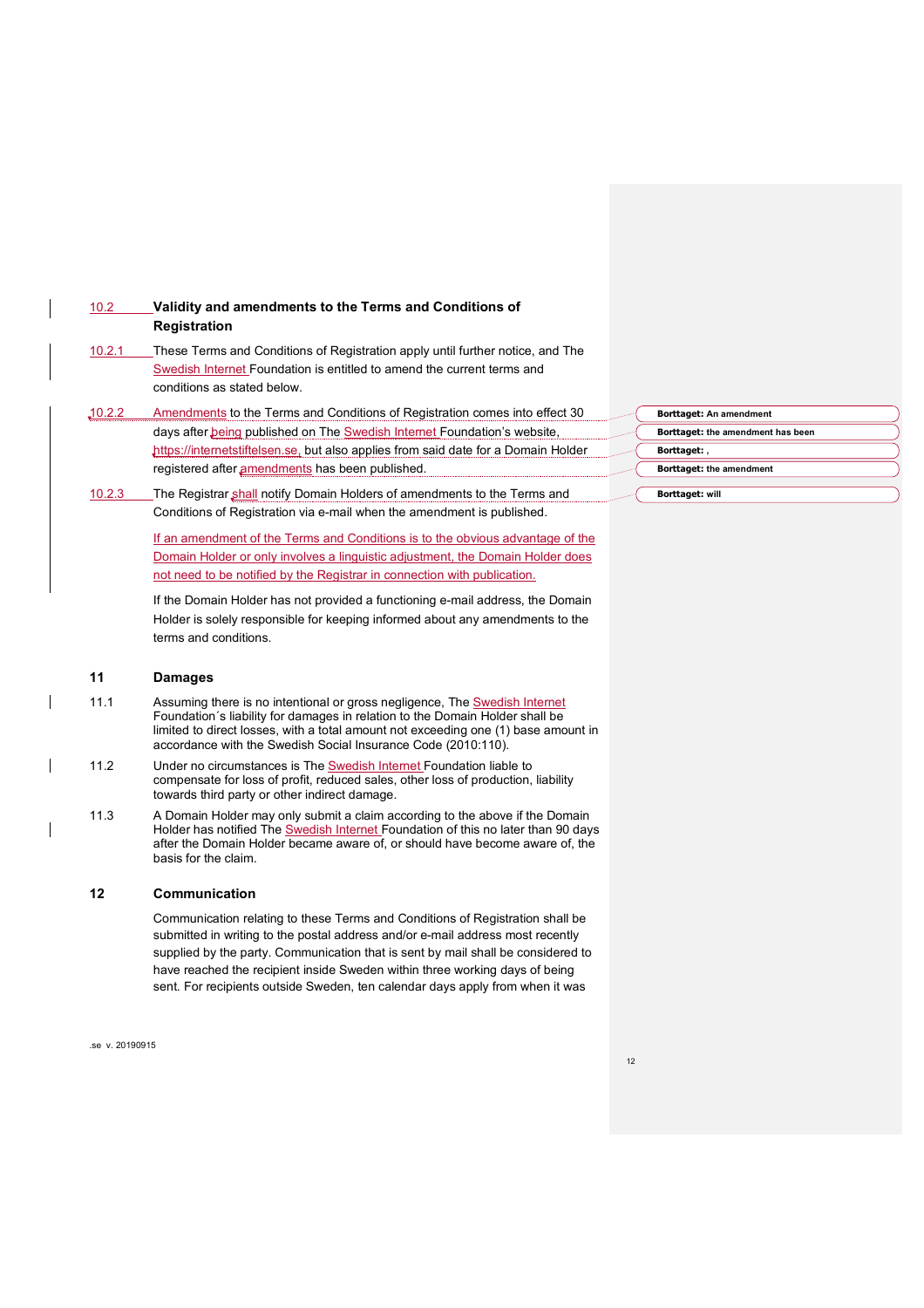sent. Communications sent electronically, such as e-mails or faxes, shall be considered to have reached the recipient immediately.

## **13 Applicable law, Disputes**

Swedish law shall be applied to these Terms and Conditions of Registration. In the event of a dispute arising as a result of these Terms and Conditions of Registration, an action shall be brought before a general court of law.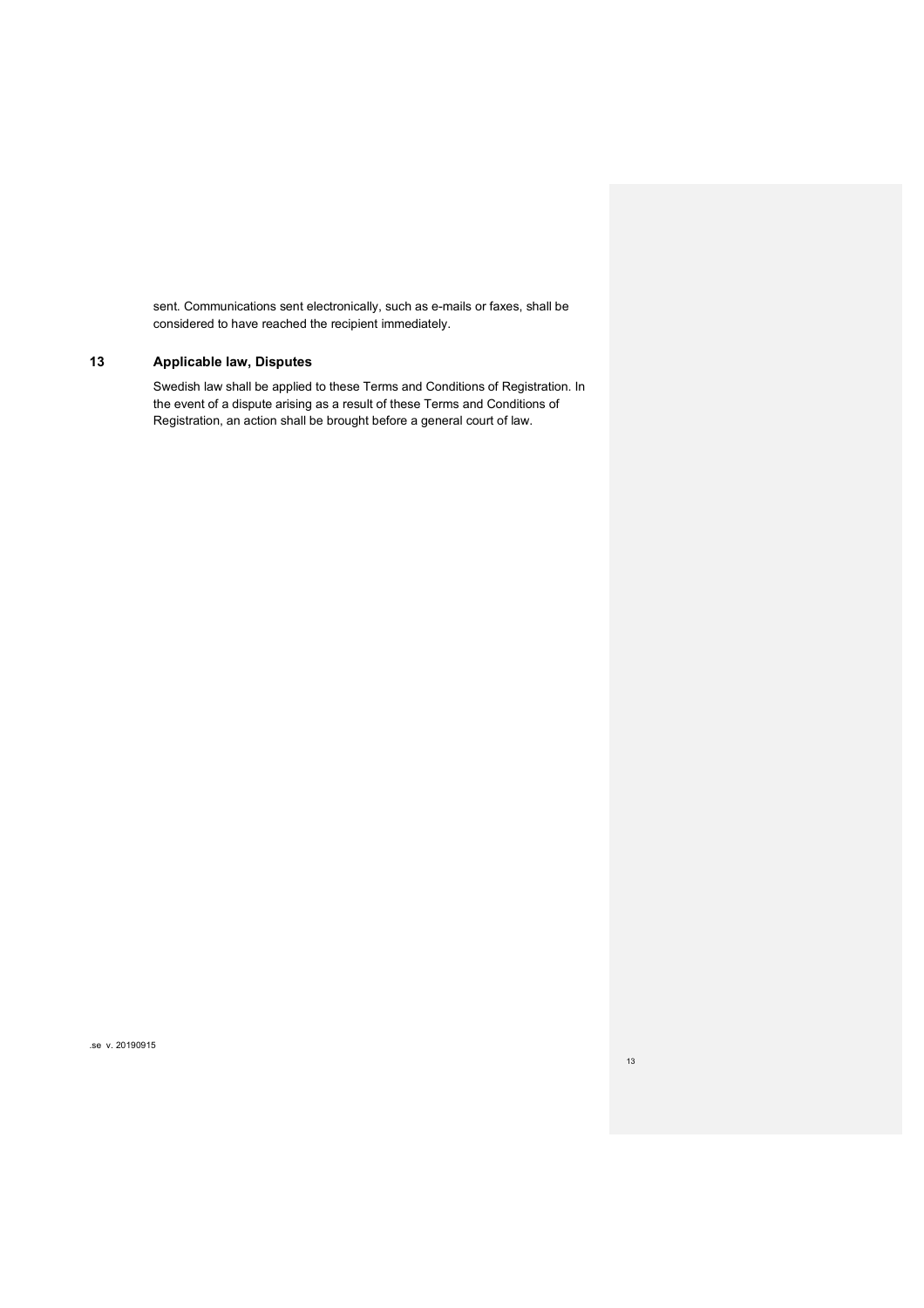

## **TERMS AND CONDITIONS OF REGISTRATION Applicable for the top-level domain .nu from September 15, 2019** (The Swedish version of these terms and conditions shall prevail) **1 Introduction** 1.1 Stiftelsen för Internetinfrastruktur/The Swedish Internet Foundation (802405- 0190), Box 92073, 120 07 Stockholm is an independent public interest foundation that is responsible for the administration of the Domain Name Registry under the top-level domain .nu. 1.2 The Swedish Internet Foundation has concluded an agreement with Registrars who thereby are entitled to provide Registration Services for Domain Names and, upon request from the Domain Holder, register and administer Domain Names. A list of The Swedish Internet Foundation's Registrars is available at https://internetstiftelsen.se/en/registrars/. 1.3 These Terms and Conditions of Registration apply for all Domain Names registered under the top-level domain .nu, and apply between the Registrar, the Domain Holder and The Swedish Internet Foundation. These Terms and Conditions of Registration take precedence over each Registrar's own terms and conditions with the Domain Holder. **2 Definitions** The following terms and expressions apply in these Terms and Conditions unless stated otherwise: 2.1 'ASCII' refers to the American Standard Code for Information Interchange. 2.2 'Authorisation code' refers to the password where applicable, is created for the registered Domain Name. 2.3 'Deactivation' means that the Domain Name is not published in the .nu-zone. However, the actual registration of the Domain Name itself is not affected. 2.4 'Domain Name' refers to the prefix (name) that is to the left of the top-level domain .nu, separated from it with a dot (e.g. name.nu). 2.5 'Domain Name Registry' refers to the register containing all the Domain Names under the top-level domain .nu that is administered by The Swedish Internet Foundation. **Borttaget: MAY 25, 2018 Borttaget:** Infrastructure **Borttaget:** shall **Borttaget:** in relation to **Borttaget:** In these Terms and Conditions of Registration, **Borttaget:** shall have the following meanings

.nu v. 20190915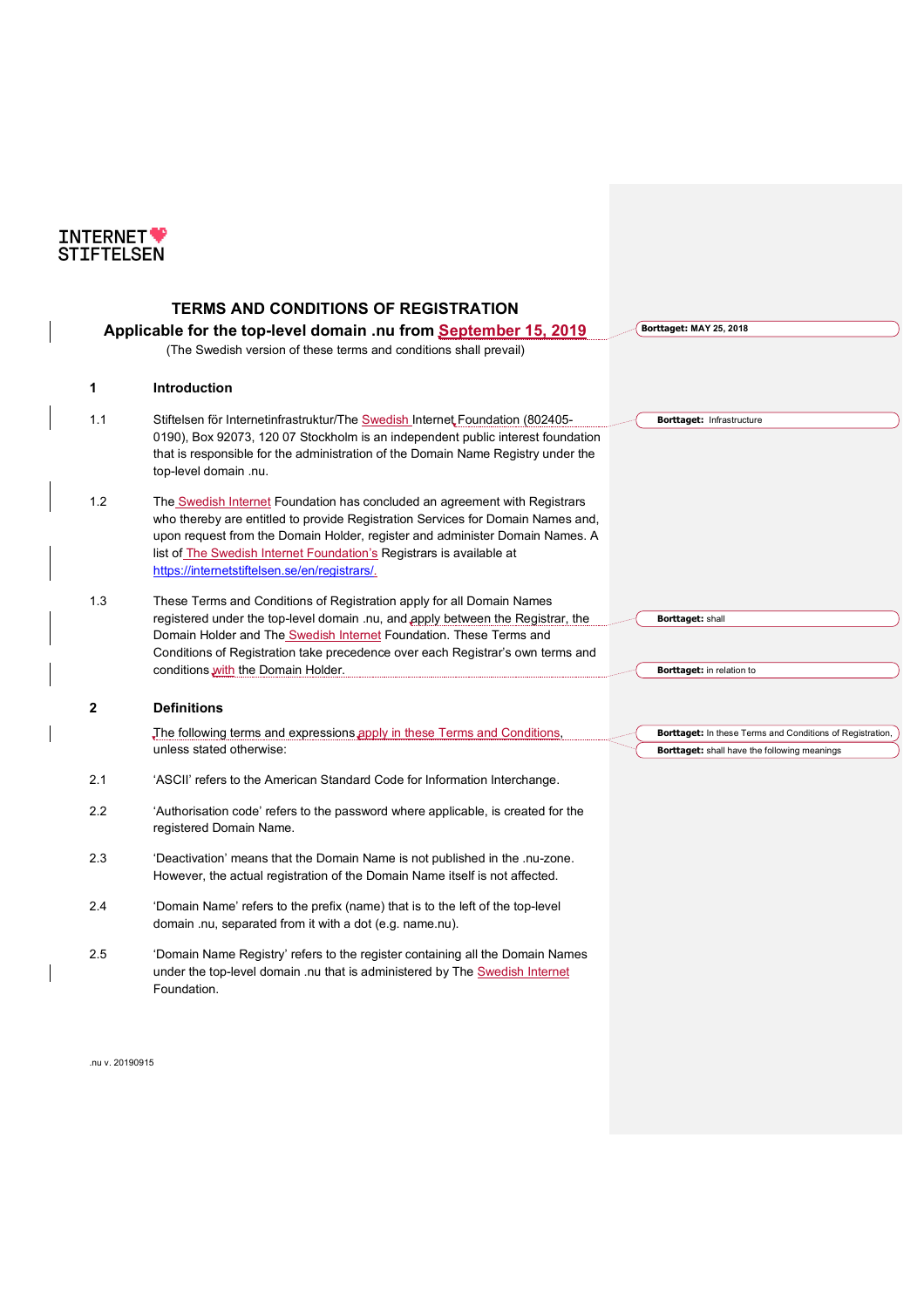| 2.6   | 'Domain Holder' is the person or legal entity that is applying for registration of a |                                                       |
|-------|--------------------------------------------------------------------------------------|-------------------------------------------------------|
|       | Domain Name, or who owns a Domain Name, and to whom these Terms and                  | Borttaget: in relation<br>Borttaget: shall be applied |
|       | Conditions of Registration apply.                                                    |                                                       |
|       |                                                                                      |                                                       |
| 2.7   | 'DS records' refers to delegation posts for DNSSEC.                                  |                                                       |
| 2.8   | 'IDN' refers to the Internationalised Domain Name. More information is available     |                                                       |
|       | at https://internetstiftelsen.se/en/how-to-register-a-domain-name/terms-and-         |                                                       |
|       | conditions-for-se-and-nu-domains/.                                                   |                                                       |
|       |                                                                                      |                                                       |
| 2.9   | 'Registrar' is any of The Swedish Internet Foundation's approved traders who         | <b>Borttaget: Registrars</b>                          |
|       | provide Registration Services under the top-level domain .nu.                        |                                                       |
| 2.10  | 'Registration Services' refers to the following services that are offered to a       |                                                       |
|       | Domain Holder: new registration, deregistration, renewal, assignment, updating       |                                                       |
|       | of contact information, administration of name servers, change of Registrar, and     |                                                       |
|       | administration of DS records.                                                        |                                                       |
| 2.11  | 'The <b>Swedish Internet Foundation' refers to The Swedish Internet</b>              | Borttaget: Infrastructure                             |
|       | Foundation/Stiftelsen för Internetinfrastruktur.                                     |                                                       |
|       |                                                                                      |                                                       |
| 2.12  | 'Transfer' refers to when The Swedish Internet Foundation transfers the              |                                                       |
|       | registration of a Domain Name to a new Domain Holder after an alternative            | Borttaget: the                                        |
|       | dispute resolution proceeding according to paragraph 6.3 or due to a <b>binding</b>  | <b>Borttaget: is transferred</b>                      |
|       | decision according to paragraph 6.4.                                                 | Borttaget: a<br>Borttaget: judgment                   |
|       |                                                                                      |                                                       |
| 3     | <b>Registration of domain names</b>                                                  |                                                       |
| 3.1   | <b>Conditions for application</b>                                                    |                                                       |
| 3.1.1 | Any natural person or legal entity with a personal identification number or          |                                                       |
|       | corporate identity number, or that can be identified via a registration designation  |                                                       |
|       | in a register maintained by a governmental authority, or by an organisation          |                                                       |
|       | exercising state authority, may apply for registration of a Domain Name under        |                                                       |
|       | the top-level domain .nu. For foreign Domain Holders, a unique identification        |                                                       |
|       | information can be used instead.                                                     |                                                       |
| 3.1.2 | For new registration of Domain Names, a 'first come, first served' principle         |                                                       |
|       | applies, which means Domain Names are allocated in the order in which the            | Borttaget: i.e.                                       |
|       | applications are entered in The Swedish Internet Foundation's register.              |                                                       |
|       |                                                                                      |                                                       |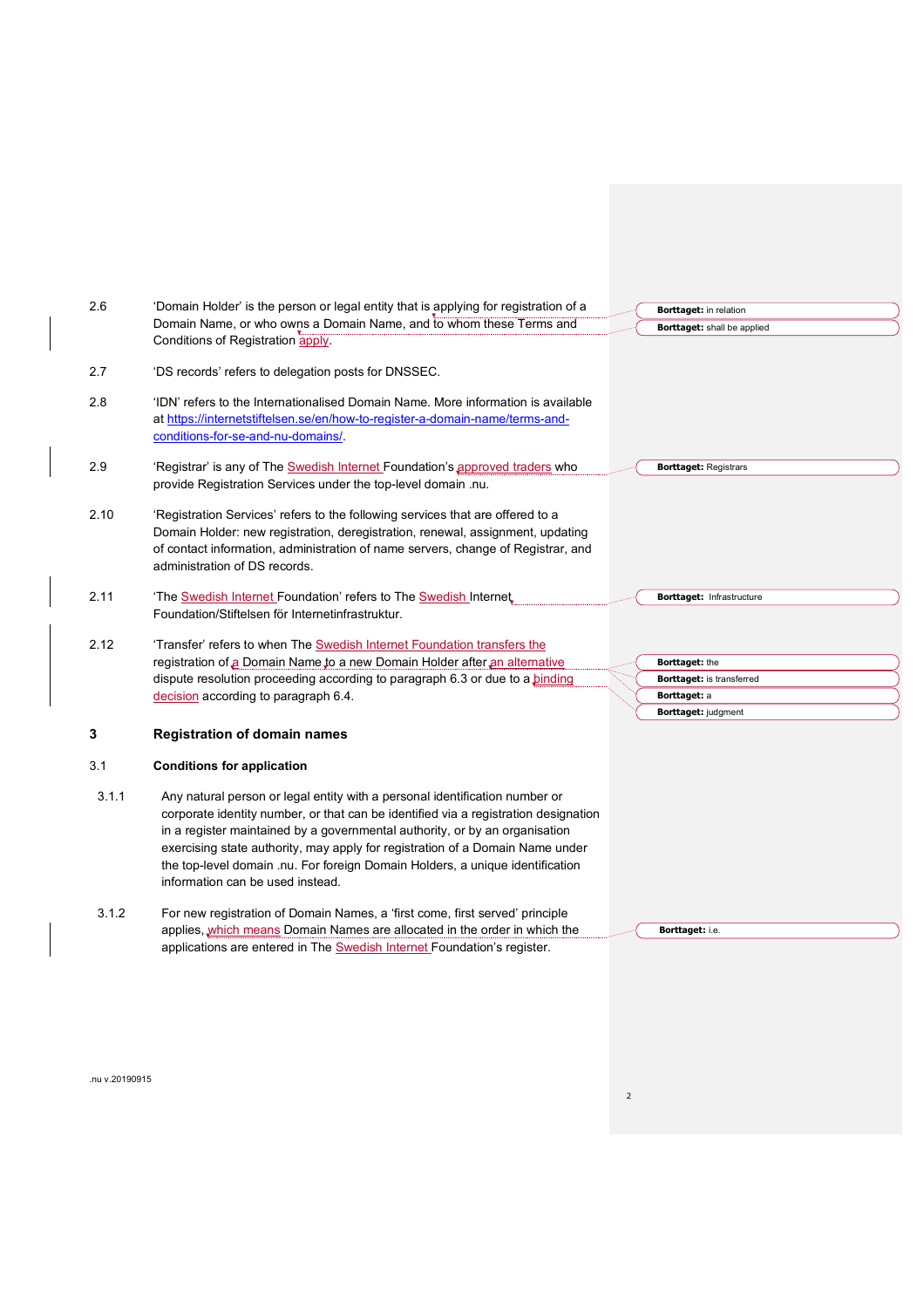## 3.2 **Formulation of the Domain Name**

| 3.2.1 | A Domain Name under the top-level domain .nu may only be compromised of                                                                             | Borttaget: comprise ASCII                                                                |
|-------|-----------------------------------------------------------------------------------------------------------------------------------------------------|------------------------------------------------------------------------------------------|
|       | the characters and letters listed in the .nu charter table published on                                                                             | Borttaget: , i.e. the                                                                    |
|       | https://internetstiftelsen.se/en/how-to-register-a-domain-name/terms-and-                                                                           | Borttaget: a-z,                                                                          |
|       | conditions-for-se-and-nu-domains/and must otherwise comply with the                                                                                 | Borttaget: numbers 0-9 and hyphens. The Domain<br>Name                                   |
|       | restrictions for placement and combination that is provided.                                                                                        | Borttaget: start and finish                                                              |
| 3.2.2 |                                                                                                                                                     | Borttaget: a letter or a number, and may not consist                                     |
|       | Number combinations in the format xxxxxx-xxxx and xxxxxxxx-xxxx that<br>comprise, or may comprise, a personal identity number cannot be registered. | entirely of hyphens.                                                                     |
|       |                                                                                                                                                     |                                                                                          |
| 3.2.3 | Some technical limitations apply to the design of the Domain Name. These are                                                                        | <b>Borttaget: For</b>                                                                    |
|       | listed at https://internetstiftelsen.se/en/how-to-register-a-domain-name/terms-                                                                     | Borttaget: reasons, it is not possible                                                   |
|       | and-conditions-for-se-and-nu-domains/                                                                                                               | Borttaget: register                                                                      |
| 3.2.4 | A Domain Name shall include at least one character, and may contain a                                                                               | Borttaget: Names that start with two alphanumeric<br>characters followed by two hyphens. |
|       | maximum of 63 characters.                                                                                                                           | Borttaget: <#>An IDN domain name must be re-encoded                                      |
|       |                                                                                                                                                     | to ASCII characters before it can be registered under the<br>top-level domain .nu.¶      |
| 3.2.5 | A Domain Name cannot be registered as a new name if it is identical to a                                                                            |                                                                                          |
|       | previously registered Domain Name under the top-level domain .nu.                                                                                   |                                                                                          |
| 3.2.6 |                                                                                                                                                     |                                                                                          |
|       | Sub-domains of already registered Domain Names are administered by the<br>Domain Holder of the Domain Name in question.                             |                                                                                          |
|       |                                                                                                                                                     |                                                                                          |
| 3.2.7 | Certain Domain Names are blocked by The Swedish Internet Foundation and                                                                             |                                                                                          |
|       | cannot be registered. These Domain Names are available at                                                                                           | Borttaget: on                                                                            |
|       | https://internetstiftelsen.se/en/how-to-register-a-domain-name/terms-and-                                                                           |                                                                                          |
|       | conditions-for-se-and-nu-domains/                                                                                                                   | <b>Borttaget:</b>                                                                        |
|       |                                                                                                                                                     |                                                                                          |
| 3.2.8 | Certain Domain Names are reserved for authorized Domain Holders and can be                                                                          |                                                                                          |
|       | registered after special assessment. These Domain Names are available at                                                                            | Borttaget: on                                                                            |
|       | https://internetstiftelsen.se/en/how-to-register-a-domain-name/terms-and-                                                                           |                                                                                          |
|       | conditions-for-se-and-nu-domains/.                                                                                                                  |                                                                                          |
|       |                                                                                                                                                     |                                                                                          |
| 4     | The Domain Holder's obligations                                                                                                                     |                                                                                          |
| 4.1   | <b>Responsibility for information</b>                                                                                                               |                                                                                          |
| 4.1.1 | Concerning new registration, in the application for a Domain Name, the Domain                                                                       |                                                                                          |
|       | Holder is responsible for providing the following information:                                                                                      |                                                                                          |
|       |                                                                                                                                                     |                                                                                          |
|       | full Company name and contact person or, if a private individual, their first<br>(i)                                                                |                                                                                          |
|       | and last name,                                                                                                                                      |                                                                                          |
|       |                                                                                                                                                     |                                                                                          |

.nu v.20190915

 $\overline{\phantom{a}}$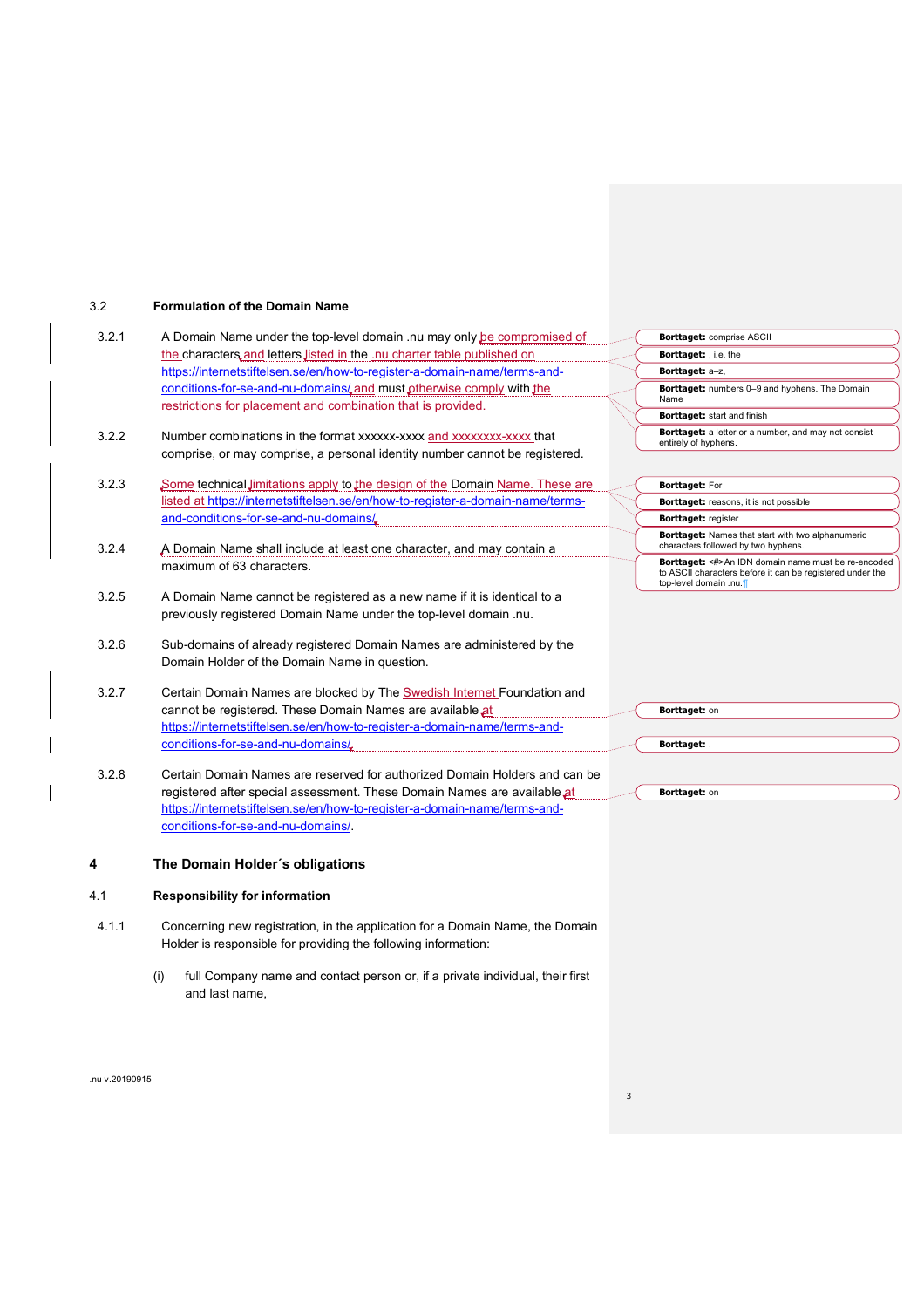|         | (ii)  | corporate identity number or personal identification number                                                                                                                                                                                                                                                                                                                                  | Borttaget: (for foreign Domain Holders, any other       |
|---------|-------|----------------------------------------------------------------------------------------------------------------------------------------------------------------------------------------------------------------------------------------------------------------------------------------------------------------------------------------------------------------------------------------------|---------------------------------------------------------|
|         |       | for those other than Swedish Domain Holders, any other unique                                                                                                                                                                                                                                                                                                                                | unique identification information can be used instead), |
|         |       | identification information can be provided),                                                                                                                                                                                                                                                                                                                                                 |                                                         |
|         | (iii) | postal address,                                                                                                                                                                                                                                                                                                                                                                              |                                                         |
|         | (iv)  | phone number, and                                                                                                                                                                                                                                                                                                                                                                            |                                                         |
|         | (v)   | e-mail address.                                                                                                                                                                                                                                                                                                                                                                              |                                                         |
|         |       | The information must be complete and correct.                                                                                                                                                                                                                                                                                                                                                |                                                         |
| 4.1.2   |       | The Domain Holder is obliged to continually and without delay inform the<br>Registrar of any changes in the information given in the application, including<br>change of e-mail address. The Registrar will then correct the information in The<br><b>Swedish Internet Foundation's register of Domain Names.</b>                                                                            |                                                         |
| 4.2     |       | Verification of the selected Domain Name,                                                                                                                                                                                                                                                                                                                                                    | <b>Borttaget: selected</b>                              |
|         |       | The Domain Holder is obliged at all times to ensure that the Domain Name<br>selected does not constitute an infringement of the rights of another party, nor in<br>any other way constitute a violation of applicable statutes or public order, and is<br>not intended to cause offence.                                                                                                     |                                                         |
| 5       |       | Domain Holder's rights to registration services                                                                                                                                                                                                                                                                                                                                              |                                                         |
| 5.1     |       | <b>Registration Services</b>                                                                                                                                                                                                                                                                                                                                                                 |                                                         |
|         |       | The Registration Services are performed by the Registrar with whom the Domain<br>Holder has concluded an agreement. If the Domain Holder's agreement with the<br>Registrar has ceased in accordance with paragraph 5.3, or if the Registrar's<br>agreement with The Swedish Internet Foundation has ceased, the Domain<br>Holder shall select a new Registrar in accordance with paragraph 8 | <b>Borttaget: below</b>                                 |
|         |       |                                                                                                                                                                                                                                                                                                                                                                                              |                                                         |
|         |       | The Registrar shall, upon request from the Domain Holder, provide the following<br>Registration Services in accordance with the Registrar's applicable pricelist and<br>other terms and conditions.                                                                                                                                                                                          |                                                         |
| 5.1.1   |       | <b>New registration of Domain Name</b>                                                                                                                                                                                                                                                                                                                                                       |                                                         |
| 5.1.1.1 |       | The Registrar has undertaken to, upon request of the Domain Holder, enter new<br>registrations of Domain Names under the top-level domain .nu.                                                                                                                                                                                                                                               | <b>Borttaget:</b> from                                  |
| 5.1.1.2 |       | With a new registration, the Domain Holder shall promptly receive, no later than<br>ten working days from when the Registrar sent the application to The Swedish<br>Internet Foundation, a notification from the Registrar about whether the new                                                                                                                                             |                                                         |
|         |       |                                                                                                                                                                                                                                                                                                                                                                                              |                                                         |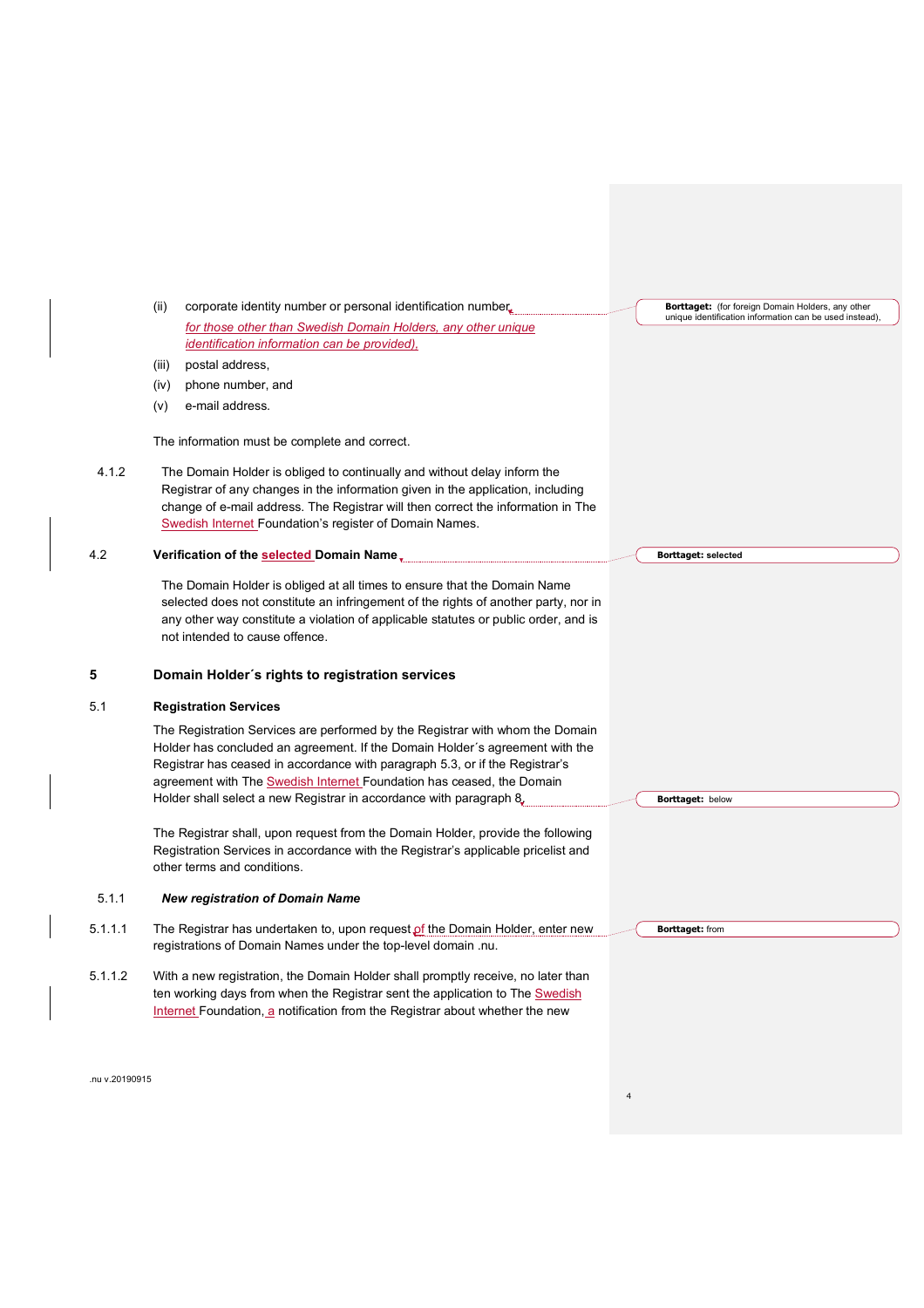registration has been made or whether there are impediments according to these Terms and Conditions of Registration.

5.1.1.3 During the registration period, the Domain Holder receives an exclusive right to use the registered Domain Name under the top-level domain .nu.

## 5.1.2 *Renewal of Domain Name*

The Registrar has undertaken to, upon request from the Domain Holder, renew the registration period for the Domain Holder's Domain Name, with the exception of paragraph 5.3.

## 5.1.3 *Updating of contact information*

The Registrar has undertaken to, upon request from the Domain Holder, ensure that the contact information for the Domain Holder is updated.

## 5.1.4 *Management of name servers*

The Registrar has undertaken to, upon request from the Domain Holder, add, remove or change the name server for a Domain Name.

In cases where the Registrar is the name server operator for the Holder's Domain Name, the Registrar is entitled, for technical reasons, to add, delete or change name servers for these Domain Names without request of the Domain Holder.

In the event that the Registrar has received confirmation that name servers used for the Domain Name will cease to exist, the Registrar has the right, for technical reasons, to add, remove or change name servers for these Domain Names without the request of the Domain Holder. In such cases, the Registrar shall inform the relevant Domain Holders.

The Swedish Internet Foundation reserves the right to change or remove the name servers provided for a Domain Name if The Swedish Internet Foundation is of the view that the stated name servers cause, or may cause, serious operational disturbances.

## 5.1.5 *Deregistration of Domain Name*

The Registrar has undertaken to, upon request from the Domain Holder, deregister the Domain Holder's Domain Name.

### 5.1.6 *Assignment of Domain Name*

5.1.6.1 The Registrar has undertaken to, upon request from the existing Domain Holder, and on condition that the new Domain Holder has approved the Terms and

.nu v.20190915

**Borttaget:** *Administration*

**Borttaget:** information about name servers. The Foundation reserves the right to change or remove the name servers provided for a Domain Name if the Foundation is of the view that the stated name servers cause, or may cause, serious operational disturbances. **Borttaget:** the event that **Borttaget:** Domain **Borttaget:** has the right **Borttaget:** remove **Borttaget:** the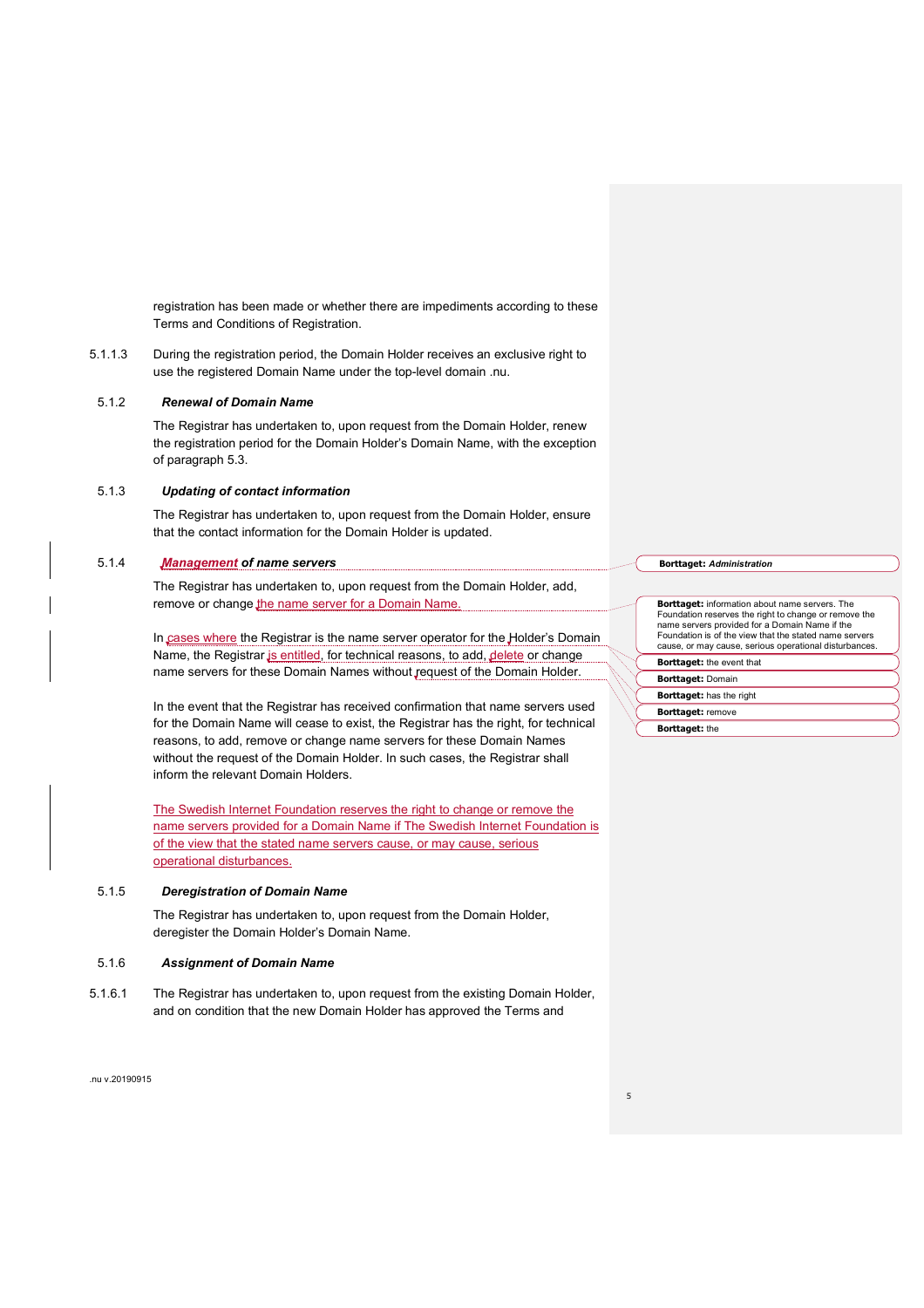Conditions of Registration and provided the information specified in paragraph 4.1.1, implement assignment of the Domain Name to the new Domain Holder.

- 5.1.6.2 The Registrar shall promptly, and no later than five working days from when the conditions in paragraph 5.1.6.1 have been fulfilled, assign the Domain Name to a new Domain Holder.
- 5.1.6.3 When the application for transferring a Domain Name is granted, the new Domain Holder will replace the previous registered Domain Holder when the application for the assignment has been granted.

### 5.1.7 *Change of Registrar*

- 5.1.7.1 The Registrar has undertaken, upon request from the Domain Holder, assist with the transfer of the administration of the Domain Holder's Domain Name from one Registrar to another in accordance with this paragraph 5.1.7.
- 5.1.7.2 The surrendering Registrar shall, upon request from the Domain Holder, produce a unique Authorisation Code for the Domain Name that the Registrar administers on behalf of the Domain Holder.
- 5.1.7.3 The Domain Holder shall contact the surrendering Registrar and requests the Authorisation Code for the relevant Domain Name that is affected by the change of Registrar. The surrendering Registrar shall promptly, but no later than five working days after the request, provide the Domain Holder with the Authorisation Code. If the surrendering Registrar does not provide the Authorisation Code within five working days, The **Swedish Internet Foundation is entitled to provide** and pass on the Authorisation Code to the Domain Holder.
- 5.1.7.4 The surrendering Registrar is responsible for ensuring that the Authorisation Code is transferred to the Domain Holder in a secure manner, and the Registrar is always obliged to provide the Authorisation Code upon request from the Domain Holder.
- 5.1.7.5 The Domain Holder shall contact the recipient Registrar and transfer the Authorisation Code according to the receiving Registrar's procedures for this.
- 5.1.7.6 The recipient Registrar shall confirm the change of Registrar to the Domain Holder.
- 5.1.7.7 A fee for the Registration Service change of Registrar may not be charged by the surrendering Registrar.

**Borttaget:** transfers

**Borttaget:** assigned

6

.nu v.20190915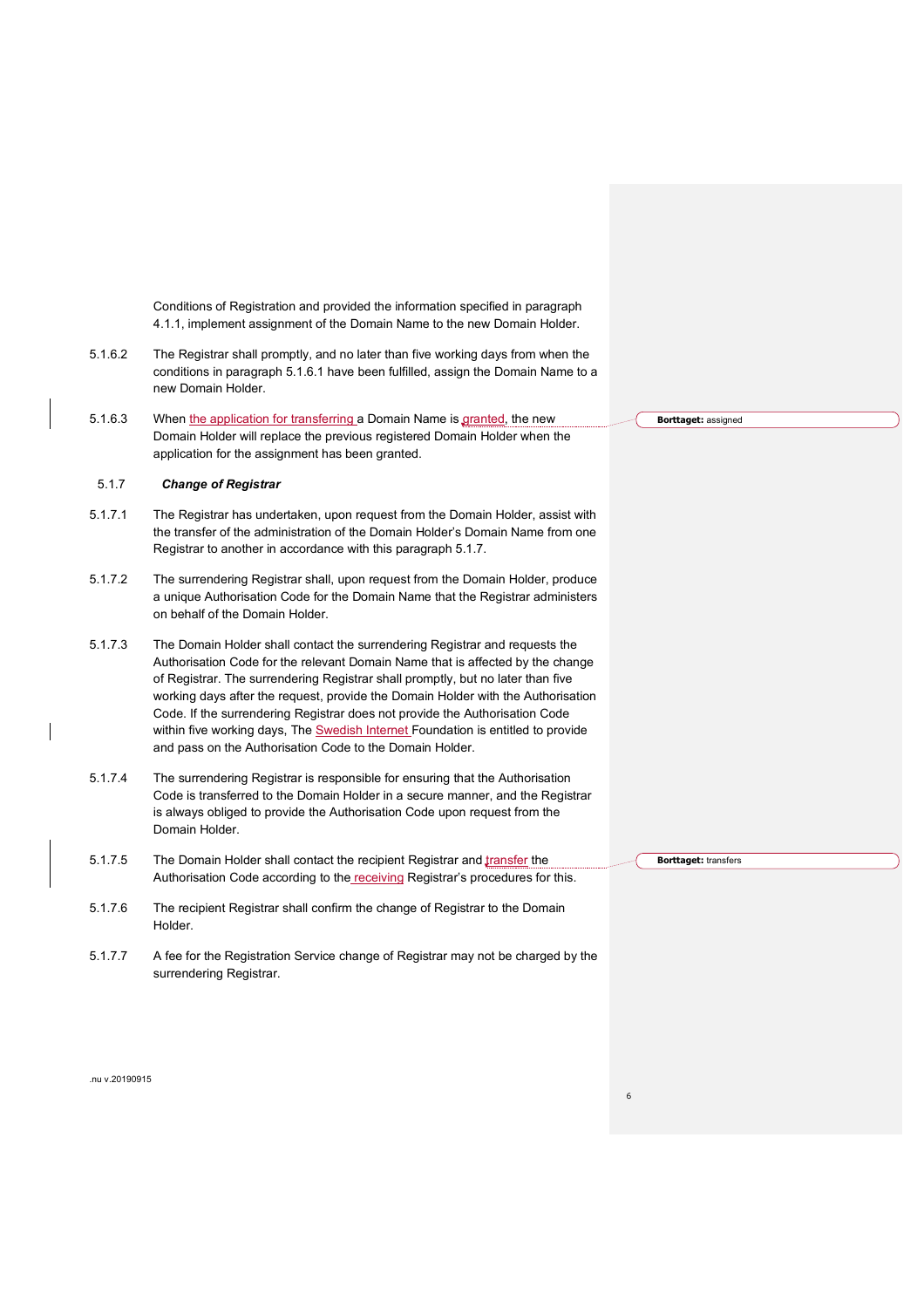| 5.1.7.8 | The Domain Holder is aware that, when changing Registrar, the Domain Holder                                                                                                                                                                                                                                                                                                                                                                                                                                                                                                                 |
|---------|---------------------------------------------------------------------------------------------------------------------------------------------------------------------------------------------------------------------------------------------------------------------------------------------------------------------------------------------------------------------------------------------------------------------------------------------------------------------------------------------------------------------------------------------------------------------------------------------|
|         | may have to pay a new fee for the Domain Name to the new Registrar.                                                                                                                                                                                                                                                                                                                                                                                                                                                                                                                         |
| 5.1.8   | <b>DS</b> records                                                                                                                                                                                                                                                                                                                                                                                                                                                                                                                                                                           |
| 5.1.8.1 | The Registrar undertakes to, upon request from the Domain Holder, add, remove<br>or change DS records, regardless of the name server provider.                                                                                                                                                                                                                                                                                                                                                                                                                                              |
| 5.1.8.2 | If the Registrar is the name server provider for the Domain Holder's Domain<br>Name, the Registrar is entitled to, without the request of the Domain Holder, add,<br>remove or change DS records for these Domain Names.                                                                                                                                                                                                                                                                                                                                                                    |
| 5.1.8.3 | The Swedish Internet Foundation retains the right to change, remove or refrain<br>from publishing DS records provided if The Swedish Internet Foundation is of the<br>view that these cause, or may cause, serious operational disruption.                                                                                                                                                                                                                                                                                                                                                  |
| 5.1.8.4 | In case the name server operator publishes necessary information for DNSSEC.<br>The Swedish Internet Foundation may add, remove or change DS records for<br>these Domain Names.                                                                                                                                                                                                                                                                                                                                                                                                             |
| 5.2     | <b>Performance of the Registration Services</b>                                                                                                                                                                                                                                                                                                                                                                                                                                                                                                                                             |
|         | The Registrar shall, upon explicit request from the Domain Holder, perform the<br>Registration Services, but only if the Domain Holder has approved the Terms and<br>Conditions for Registration and the Domain Holder has provided the necessary<br>information. However, the Registrar is entitled to refuse to perform the requested<br>Registration Service if the Domain Holder does not pay the fee for the<br>Registration Service, with the exception of paragraph 5.1.7 (Change of<br>Registrar).                                                                                  |
| 5.3     | Registrar's termination of the agreement with the Domain Holder                                                                                                                                                                                                                                                                                                                                                                                                                                                                                                                             |
|         | If the Registrar has reserved this right in the agreement with the Domain Holder,<br>the Registrar may, with at least three months' notice, terminate the agreement<br>with the Domain Holder by the date on which the registration period expires. The<br>termination must be made in writing and clearly specify (i) that the agreement<br>with the Domain Holder is being terminated after the end of the registration<br>period, (ii) that the Domain Holder must select a new Registrar, (iii) how the<br>Domain Holder transfers Registrars and (iv) that The <b>Swedish Internet</b> |

 $\overline{\phantom{a}}$ 

 $\overline{\phantom{a}}$ 

 $\overline{\phantom{a}}$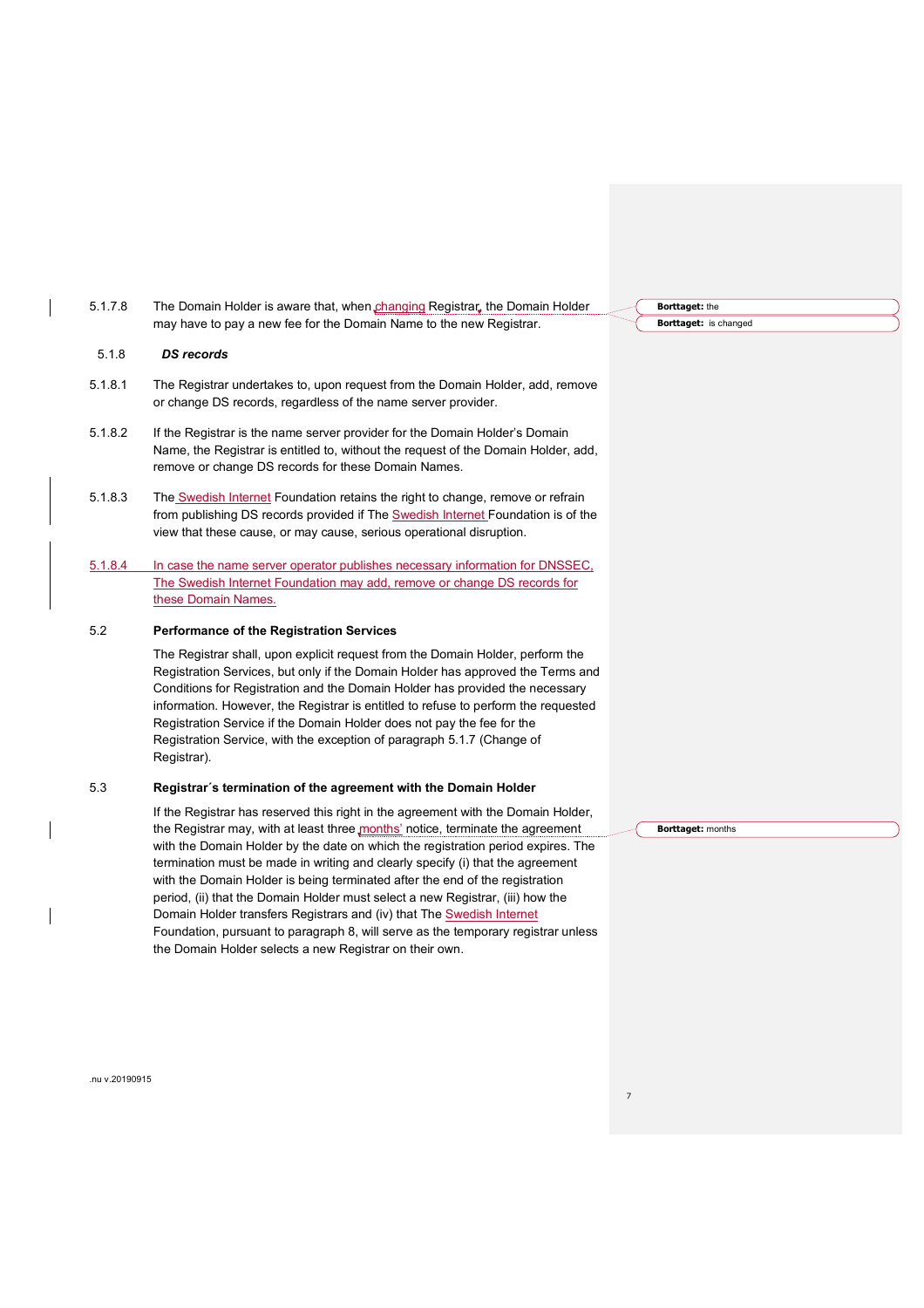## 5.4 **Hindrance to performing Registration Service deregistration and assignment of Domain Name**

- 5.4.1 Hindrance to performing Registration Services can exist if there is an ongoing dispute resolution procedure according to paragraph 7.
- 5.4.2 If a legal procedure in Sweden concerning the rights to or control over a Domain Name has been initiated and The Swedish Internet Foundation has been informed in writing about the process, the Domain Name may not be deregistered or transferred until the matter has been resolved. However, this does not apply if a ban on deregistration or transfer appears to be unfair in the individual case.

## **6 The Swedish Internet Foundation´s right to Deactivate, deregister or transfer domain names**

## 6.1 **Deregistration due to undertakings not being fulfilled**

- 6.1.1 The Swedish Internet Foundation has the right to Deactivate or deregister a Domain Name if the Domain Holder does not fulfil its undertakings in accordance with paragraph 4.1.1 or 4.1.2.
- 6.1.2 In the event of any deficiency according to paragraph 4.1.1 or 4.1.2, The Swedish Internet Foundation shall send a notification to the Domain Holder with a request that the deficiency be rectified. The notification to the Domain Holder shall contain information about the deficiency that is to be remedied. If the deficiency has not been rectified, The Swedish Internet Foundation has the right to Deactivate the Domain Name.
- 6.1.3 If a Domain Name is Deactivated, the Domain Holder can reactivate the Domain Name by rectifying the deficiency of which it was notified within 60 days from the date of Deactivation. If the Domain Holder does not rectify the deficiency of which it was notified, The **Swedish Internet Foundation has the right to** deregister the Domain Name.
- 6.1.4 If the Domain Name, or the use thereof, clearly violates applicable legislation or statutes or this Agreement, The Swedish Internet Foundation has the right to immediately Deactivate or deregister the Domain Name.
- 6.1.5 The Swedish Internet Foundation has the right to Deactivate and deregister a Domain Name if the Domain Holder is a legal entity and this has been dissolved after completed bankruptcy or liquidation, or if the Domain Holder is a natural

**Borttaget: The**

.nu v.20190915

**Borttaget:** it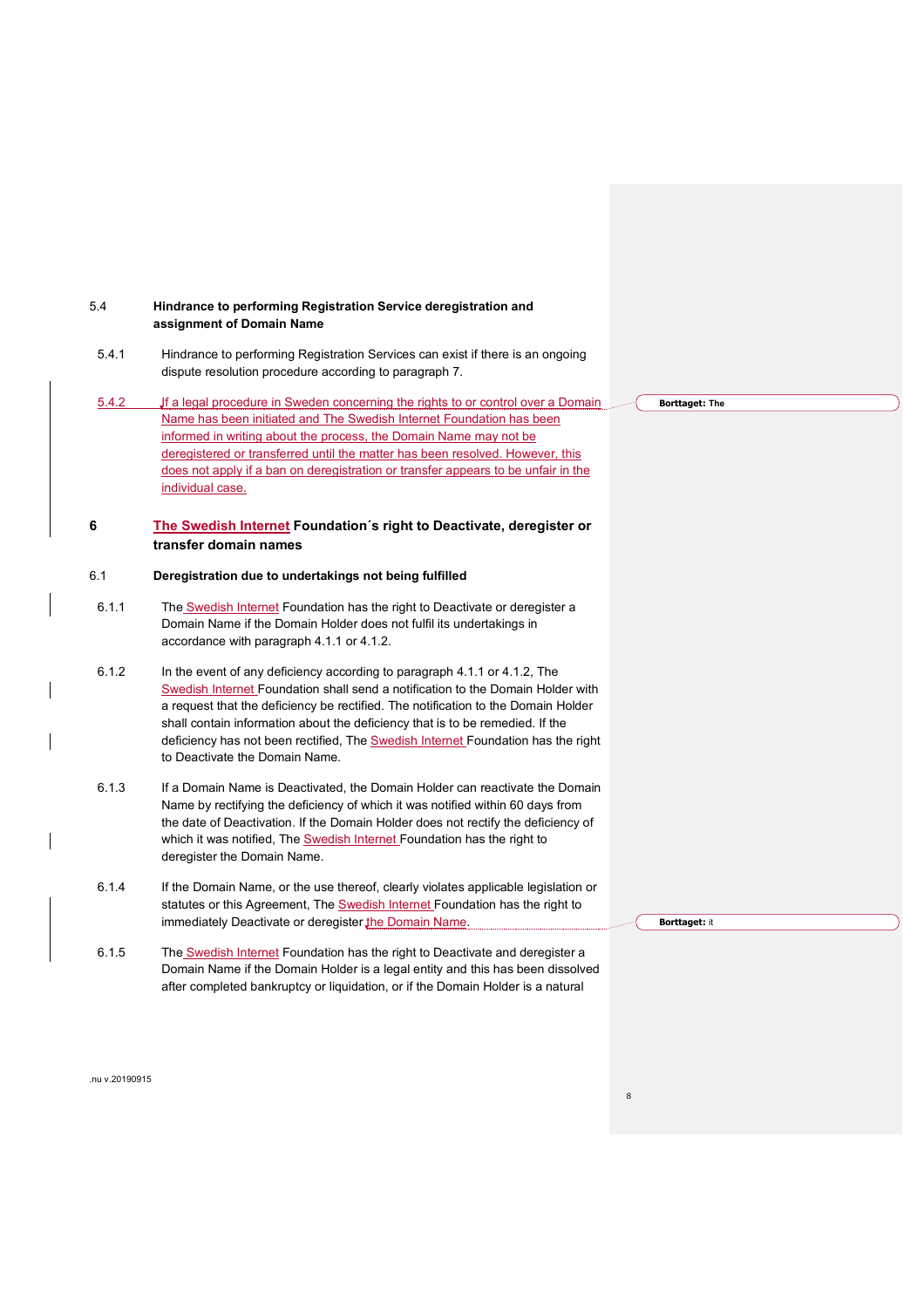person and he/she has deceased and the estate has been dissolved by distribution of an estate.

## 6.2 **Deregistration on the grounds that the Domain Name has not been renewed**

If the Domain Name is not renewed, The Swedish Internet Foundation will deregister the Domain Name after 60 days of Deactivation.

#### 6.3 **Deregistration or Transfer after alternative dispute resolution proceedings**

The Swedish Internet Foundation and the Registrar are entitled to deregister or Transfer a Domain Name after decision in a dispute resolution proceeding in accordance with the conditions in paragraph 7.

## 6.4 **Deregistration or transfer due to a legally binding decision by authority or court in Sweden**

The Swedish Internet Foundation may, as soon as possible, deregister or transfer a Domain Name if it is determined by a legally binding decision by authority or court in Sweden that the individual has better rights to the Domain Name than the Holder, or if it is stated that the public should be given control over the Domain Name.

## **7 Dispute resolution regarding Domain Names**

If there is a dispute between the Domain Holder and a third party regarding the Domain Name, the Domain Holder undertakes to be bound by the applicable Domain Name dispute resolution policy for domain names registered under the top level domain .nu provided by The Swedish Internet Foundation, https://internetstiftelsen.se/en/dispute-resolution/dispute-resolution-for-nu/.

## **8 Procedures when an agreement ceases**

If the Registrar's agreement with The Swedish Internet Foundation ceases, or the Domain Holder´s agreement with the Registrar ceases, the following applies for the Domain Holder.

- i. The Domain Holder accepts that The **Swedish Internet Foundation** becomes the temporary registrar from the date when the Registrar's agreement ceases and furthest until the registration period ends,
- ii. The Domain Holder shall select a new Registrar during the time when The Swedish Internet Foundation is temporary Registrar, and

**Borttaget:** have the right

**Borttaget: judgment**

**Borttaget:** shall be deregistered or transferred upon **Bortlaget:** shall be deregistered of that **Borttaget:** judgment, showing **Borttaget:** who request **Borttaget:** to be deregistered or transferred has

**Borttaget:** right to

**Borttaget:** In such cases, the Foundation performs deregistration or transfer immediately.

**Borttaget: Foundation.** https://internetstiftelsen.se/en/dispute-resolution/disputeresolution-for-nu/.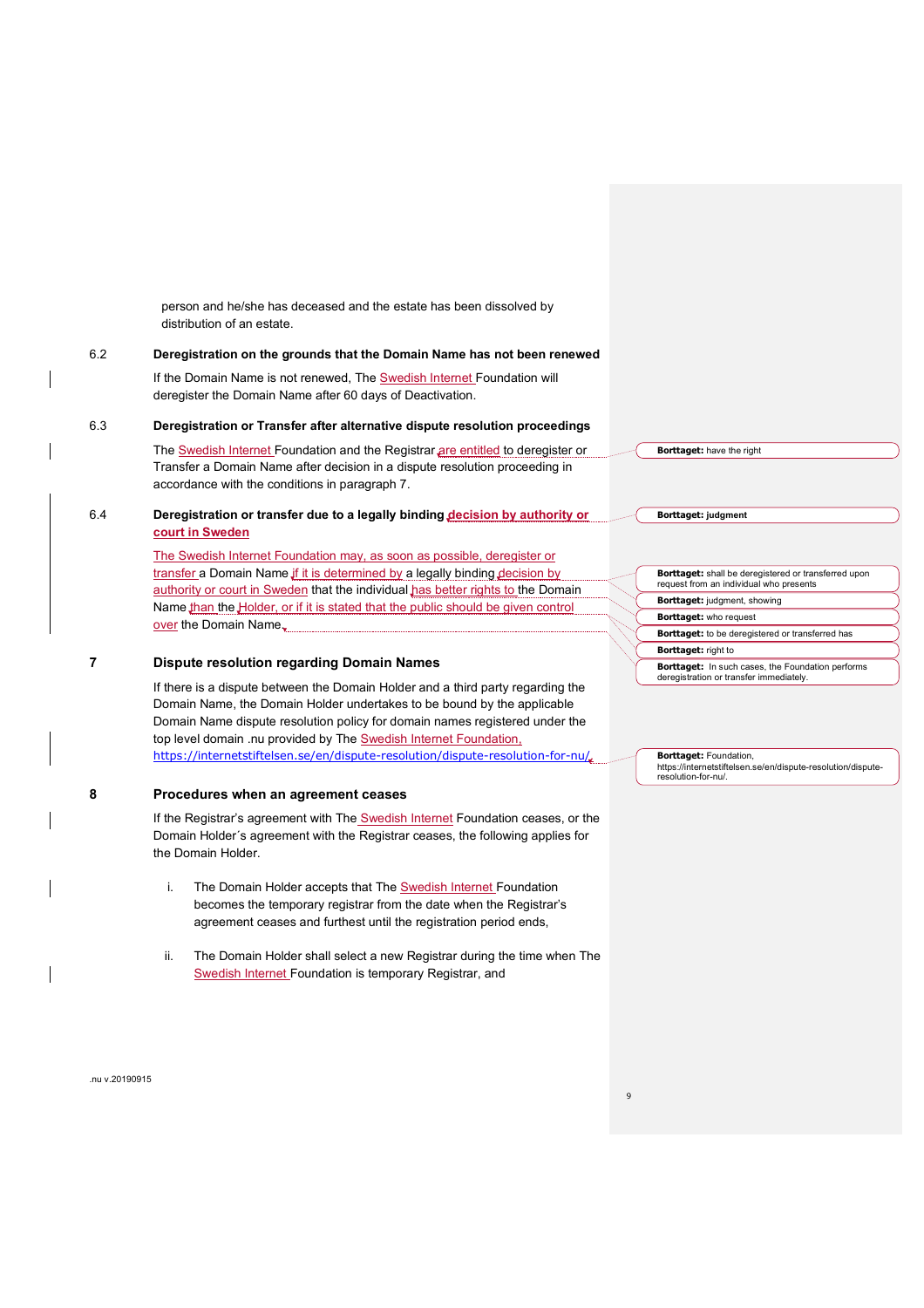|        | If the Domain Holder refrains from choosing a new Registrar the Domain<br>iii.<br>Name will be Deactivated and deregistered when the registration period<br>ends.                                                                                                                                                                                                 |                                   |
|--------|-------------------------------------------------------------------------------------------------------------------------------------------------------------------------------------------------------------------------------------------------------------------------------------------------------------------------------------------------------------------|-----------------------------------|
| 9      | Management of personal data                                                                                                                                                                                                                                                                                                                                       |                                   |
|        | The Swedish Internet Foundation is the controller for the management of<br>personal data in the Domain Name Registry. The management is done in<br>accordance with the The Swedish Internet Foundation's privacy policy for the<br>Domain Name registry for .nu, available at<br>https://internetstiftelsen.se/app/uploads/2019/02/integritetspolicy-nu-eng.pdf/. | Borttaget: personal data          |
| 10     | <b>Miscellaneous</b>                                                                                                                                                                                                                                                                                                                                              |                                   |
| 10.1   | The Registrar's right to assign the agreement                                                                                                                                                                                                                                                                                                                     |                                   |
|        | The Registrar is entitled to, without the approval of the Domain Holder, assign its<br>rights and obligations according to these Terms and Conditions of Registration to<br>another Registrar.                                                                                                                                                                    |                                   |
| 10.2   | Validity and amendments to the Terms and Conditions of Registration                                                                                                                                                                                                                                                                                               |                                   |
| 10.2.1 | These Terms and Conditions of Registration apply until further notice, and The<br>Swedish Internet Foundation is entitled to amend the current terms and                                                                                                                                                                                                          |                                   |
|        | conditions as stated below.                                                                                                                                                                                                                                                                                                                                       |                                   |
| 10.2.2 | Amendments to the Terms and Conditions of Registration comes into effect 30                                                                                                                                                                                                                                                                                       | <b>Borttaget:</b> An amendment    |
|        | days after being published on The Swedish Internet Foundation's website,                                                                                                                                                                                                                                                                                          | Borttaget: the amendment has been |
|        | https://internetstiftelsen.se, but also applies from said date for a Domain Holder<br>registered after amendments has been published.                                                                                                                                                                                                                             | <b>Borttaget:</b> the amendment   |
| 10.2.3 | The Registrar shall notify Domain Holders of amendments to the Terms and                                                                                                                                                                                                                                                                                          | <b>Borttaget: will</b>            |
|        | Conditions of Registration via e-mail when the amendment is published.                                                                                                                                                                                                                                                                                            |                                   |
|        | If an amendment of the Terms and Conditions is to the obvious advantage of the                                                                                                                                                                                                                                                                                    |                                   |
|        | Domain Holder or only involves a linguistic adjustment, the Domain Holder does                                                                                                                                                                                                                                                                                    |                                   |
|        | not need to be notified by the Registrar in connection with publication.                                                                                                                                                                                                                                                                                          |                                   |
|        | If the Domain Holder has not provided a functioning e-mail address, the Domain                                                                                                                                                                                                                                                                                    |                                   |
|        | Holder is solely responsible for keeping informed about any amendments to the                                                                                                                                                                                                                                                                                     |                                   |
|        | terms and conditions.                                                                                                                                                                                                                                                                                                                                             |                                   |
|        |                                                                                                                                                                                                                                                                                                                                                                   |                                   |

.nu v.20190915